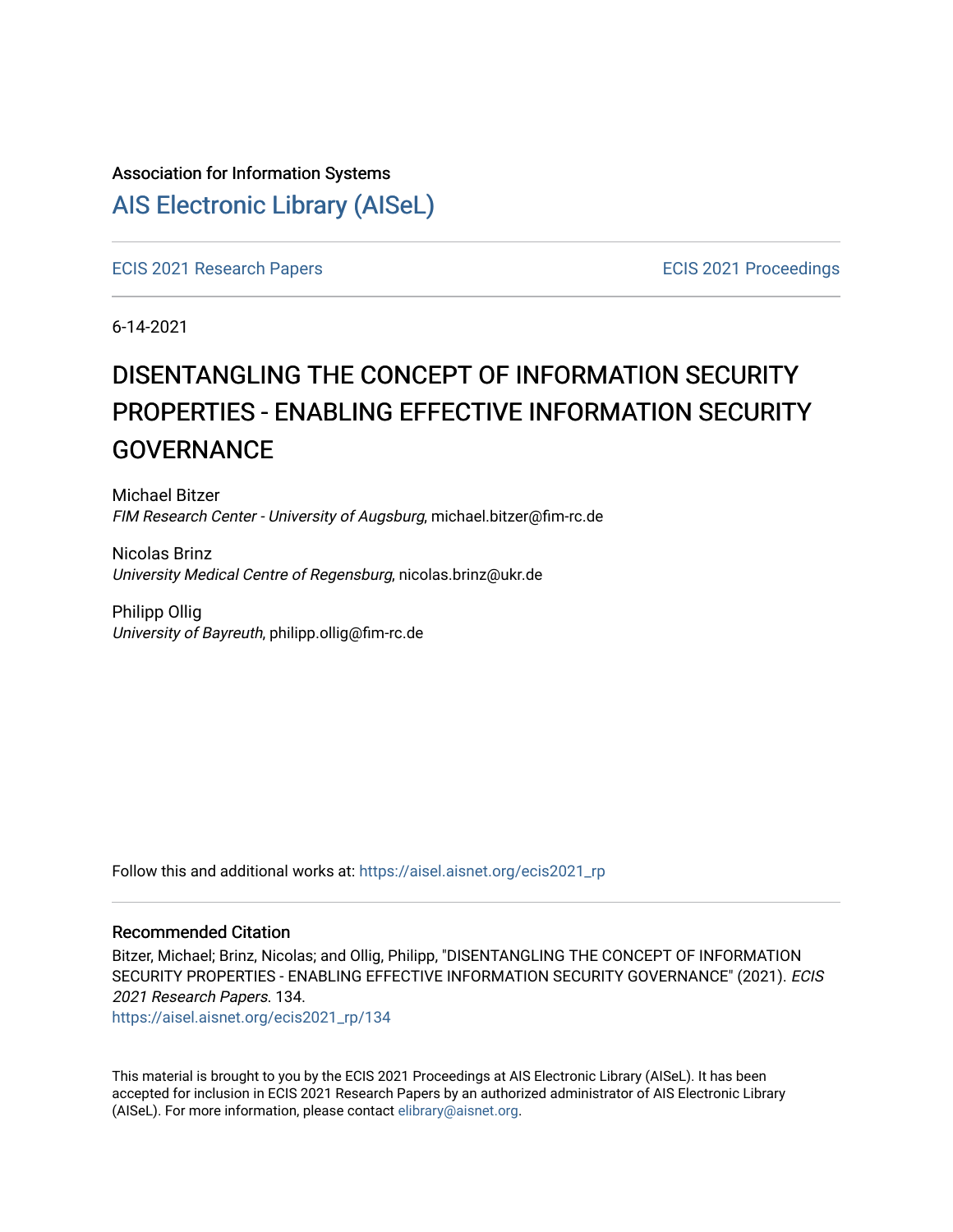# **DISENTANGLING THE CONCEPT OF INFORMATION SECURITY PROPERTIES - ENABLING EFFECTIVE INFORMATION SECURITY GOVERNANCE**

## *Research Paper*

- Bitzer, Michael, FIM Research Center, University of Augsburg, Augsburg, Germany, michael.bitzer@fim-rc.de
- Brinz, Nicolas, Department of Orthodontics, University Medical Centre of Regensburg, Germany, nicolas.brinz@ukr.de
- Ollig, Philipp, Project Group Business & Information Systems Engineering of the Fraunhofer FIT, University of Bayreuth, Bayreuth, Germany, philipp.ollig@fit.fraunhofer.de

## Abstract

*The hyper-dynamic, global adoption of digital technologies due to the Covid-19 pandemic and the increasing digitalization of business models necessitate a dialogue on fundamental concepts that assist organizations in defining appropriate requirements for their information security measures. The definition of information security properties (ISPs) represents a widely used approach to describe the security needs of business assets in an understandable manner. However, academia and practice lack a consensus on underlying concepts and definitions. Here, we eliminate prevailing inconsistencies in definitions of ISPs by synthesizing the available literature. By extending the most common information security concept – i.e., the Confidentiality, Integrity & Availability (CIA) Triad – we disentangle the interrelations between various ISPs. Our results enhance the understanding of relevant ISPs and their interrelations, support organizations' information security strategies, and deliver valuable impulses to stimulate further research concerning the influence of organizational characteristics on ISP prioritizations.*

*Keywords: Information Security, Information Security Properties, CIA Triad, Literature Review.*

# **1 Introduction**

In 2017, the WannaCry ransomware carried out a hostile encryption of valuable data assets across the world, causing massive damage to various organizations and industries (Mohurle and Patil, 2017; McLaughlin and Gogan, 2018). Overall, the frequency and impact of information security (IS) incidents have grown dramatically in recent decades (Brinz et al., 2018; McLaughlin and Gogan, 2018). The constantly increasing variety of cyber threats, together with the ongoing digitalization of business models, requires more than ever sophisticated IS governance (Hohan et al., 2015). This development has become apparent to chief information officers (CIOs) around the world. According to the Society for Information Management, IS emerged as the most important information management issue (Kappelman et al., 2020), even before the impact of the Covid-19 pandemic led to the hyper-dynamic adoption of digital technologies. As time and budgets are limited, the appropriate allocation of resources is key to minimize the impact that IS incidents have on businesses (Fabian et al., 2010). The case of Yahoo! Inc. in 2014 (United States Securities and Exchange Commission, 2017) shows the devastating effects of a lack of common understanding between management and IS experts. Therefore, determining relevant information security properties (ISPs) represents the first meaningful step toward addressing this issue (Ma and Ratnasingam, 2008).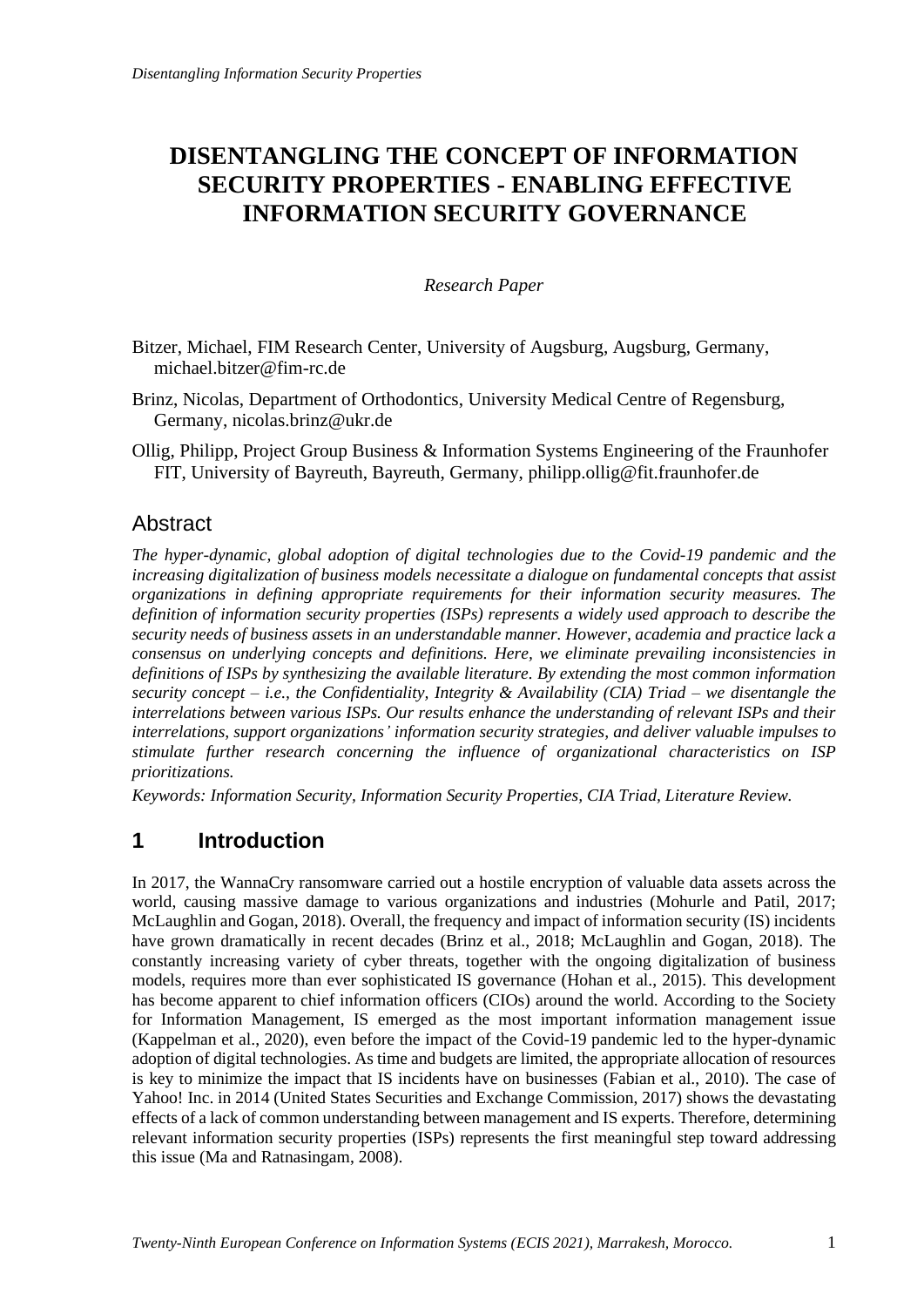ISPs are criteria or constraints that describe business assets' security needs in a manner that can be understood by IS experts and on the management level (Dubois et al., 2010; Fabian et al., 2010). One model widely used to conceptualize IS threats is the CIA Triad, which identifies *confidentiality*, *integrity,* and *availability* as ISPs that organizations need to protect (Eckert, 2009). Although the use of ISPs is widespread in the context of IS governance (Brotby, 2007; de Oliveira Alves, Gustavo Alberto et al., 2006; Posthumus and Solms, 2004; Williams, 2001), academia and practice lack uniform and unambiguous definitions of ISPs as well as a common nomenclature and understanding of the concept of ISPs. Due to a lack of standardization in the field of ISPs, designations, definitions, and the resulting relevance of different ISPs diverge (Moghaddasi et al., 2016). As a consequence, organizations struggle to adequately allocate available resources and, therefore, guarantee IS governance, i.e., the identification and satisfaction of their most relevant ISPs (Gao and Zhong, 2015). As IS becomes more important than ever (Brinz et al., 2018), gaining insights about existing ISPs and their interrelations helps organizations to assess the significance of particular ISPs for their business and, consequently, identify countermeasures against cyber threats (Fabian et al., 2010; Moghaddasi et al., 2016; Hedström et al., 2011). Being aware of the interrelations between ISPs also helps organizations to develop IS strategies that focus not on single countermeasures but the development of a portfolio of countermeasures. This means that resources can be allocated both more effectively and efficiently by creating synergies (Huang et al., 2014). Common nomenclature and understanding of ISPs and their interrelations also facilitate further IS research in the information systems discipline (Moghaddasi et al., 2016). Against this backdrop, we address the following research questions:

#### *RQ1: Which Information Security Properties exist?*

#### *RQ 2: How do Information Security Properties relate to one another?*

To answer our research questions, we follow Webster and Watson (2002) and conduct a comprehensive and structured literature review. To create a clear understanding of existing ISPs, we screen the reviewed papers for different terms in the field of ISPs and, subsequently, merge terms and definitions to create a consistent overview of existing ISPs and their interdependencies. Thereby, we build upon the widespread and well-accepted concept of the CIA Triad (Lundgren and Möller, 2017). Our research emphasizes the importance of ISPs for an organization's IS governance and the design of information systems. The study, thus, extends the general understanding of ISPs in the information system community. Furthermore, our resultant synthesis of definitions and interrelations summarizes existing insights about ISPs. Thereby, our work lays the foundation for interdisciplinary communication across different hierarchical levels in practice (Fabian et al., 2010; Zissis and Lekkas, 2012).

# **2 Theoretical Background**

## **2.1 Information Security Properties in Information Security Governance**

Even though definitions of IS vary, deviations in meaning are marginal. Most scholars agree that ensuring business continuity and minimizing the impact  $-i.e.,$  damage to business  $-$  of security incidents are the central objectives of IS (Solms and van Niekerk, 2013). According to Solms(2001), IS represents an elementary part of corporate governance, which comprises processes and structures that enable those in power to control and direct an organization (Abdullah and Valentine, 2009). Accordingly, IS governance is a system that directs and controls an organization's IS activities (International Organization for Standardization, 2018a). While IS governance was initially seen as a reactive technical activity to fulfil certain (governmental) requirements (Carcary et al., 2016), the ongoing digitalization of business models and processes led to a change in IS threats and, thus, to a shift in IS governance (Carcary et al., 2016; Hedström et al., 2011). Today, IS governance takes a more holistic and proactive view, including the identification, communication, and preservation of ISPs that are relevant for organizations' business environments and objectives (Carcary et al., 2016; Ma and Ratnasingam, 2008).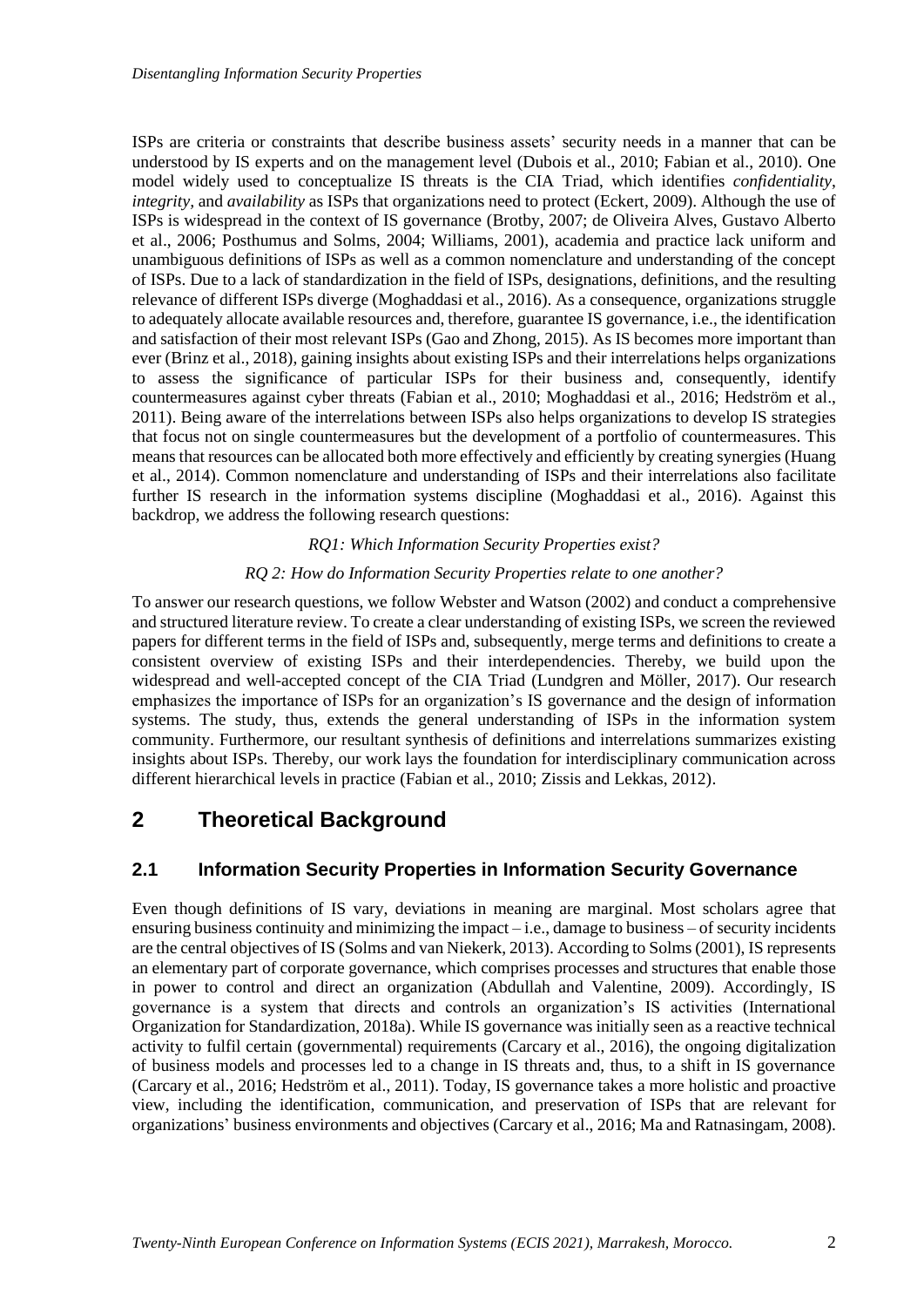So far, authors have used different designations when approaching ISPs (Cherdantseva and Hilton, 2013), e.g., IS objectives (Mukundan and Sai, 2014; National Institute of Standards and Technology, 2013; Wang et al., 2010), IS properties (Dubois et al., 2010; Lundgren and Möller, 2017; International Organization for Standardization, 2018b, 2018a; Alvarez et al., 2016), and IS requirement (D'Arcy et al., 2014; Gerber et al., 2001; Gao and Zhong, 2015). These designations are rarely defined (International Organization for Standardization, 2018a; Singh et al., 2018; Kozlovs et al., 2016; Otero et al., 2010), but those definitions that have been provided are rather congruent (Beckers et al., 2012; Dubois et al., 2010; Fabian et al., 2010). We present an overview of the identified designations in Section 4. In line with Dubois et al. (2010), the International Organization for Standardization (2018b), and Lundgren and Möller (2017), in this paper we use the term ISP as this is the term most commonly used in academia.

In general, ISPs define a baseline for effective IS management (International Organization for Standardization, 2018b; Firesmith, 2005) by ensuring "reasonable protection of the organization's assets" (Dubois et al., 2010, p. 5). According to Gao and Zhong (2015), ISPs should help to protect information assets and associated information systems. Since ISPs can be relatively vague, they need to be subdivided into increasingly specific requirements (Fabian et al., 2010), such that they provide every employee with unambiguous instructions for action (D'Arcy et al., 2014; Firesmith, 2005; Elberzhager et al., 2009). In our research, we follow Dubois et al. (2010) and Fabian et al. (2010), who define ISPs as criteria or constraints that describe the security needs of business assets in a comprehensible manner.

## **2.2 Existing Concepts relating to Information Security Properties**

Although the importance of ISPs is indisputable, the scope of relevant ISPs is not commonly defined. For instance, researchers assign different ISPs to IS governance, and even widely used concepts, such as the CIA Triad (Lundgren and Möller, 2017), are approached from markedly different angles in the literature (Moghaddasi et al., 2016; Mosenia and Jha, 2016; Solms and van Niekerk, 2013). For instance, Moghaddasi et al. (2016) include 15 different ISPs in their paper, whereas others only mention the CIA Triad (Agarwal and Agarwal, 2011; Cardenas et al., 2008). Such differences are rooted in divergent definitions of ISPs and different underlying IS concepts.

The CIA Triad consists of the ISPs: *confidentiality*, *integrity,* and *availability* (Moghaddasi et al., 2016). Many research papers criticize the CIA Triad for being insufficiently detailed (Arhin and Wiredu, 2018; Cherdantseva and Hilton, 2013). Hence, alternative IS concepts that seek to expand the CIA Triad have emerged. The Parkerian Hexad expands the CIA Triad by adding *authenticity*, *possession,* and *utility* (Moghaddasi et al., 2016; Sattarova Feruza and Kim, 2007). The Five Pillars of Information Assurance Model expands the CIA Triad by adding *authenticity* and *non-repudiation* (Moghaddasi et al., 2016). The Pentagon of Trust Model expands the CIA Triad by adding *authenticity* (Moghaddasi et al., 2016). A*uthenticity* plays a major role in alternative concepts. However, the violation of *authenticity* only causes financial damage when either *confidentiality*, *integrity,* or *availability* have, subsequently, been tampered with (Agarwal and Agarwal, 2011). In contrast to the alternative concepts, a violation of the CIA Triad (depending on the concrete definition of *confidentiality*, *integrity,* and *availability*) leads directly to financial damage. As the consequences are reflected in at least one of the three ISPs, the CIA Triad covers the majority of all IS incidents. Hence, we use the CIA Triad as a foundation to structure the various ISPs.

# **3 Research Methodology**

The extensive and diverse literature in the field of information security properties is dispersed across various literature streams, e.g., computer science and information security. The lack of a structured description of the security needs of business assets may discourage information systems researchers from integrating ISPs into their research. To synthesize the existing definitions of and interrelations between ISPs, we conduct a structured literature review following Webster and Watson (2002) and provide a conceptual model to summarize our findings. Our objective is to provide an initial overview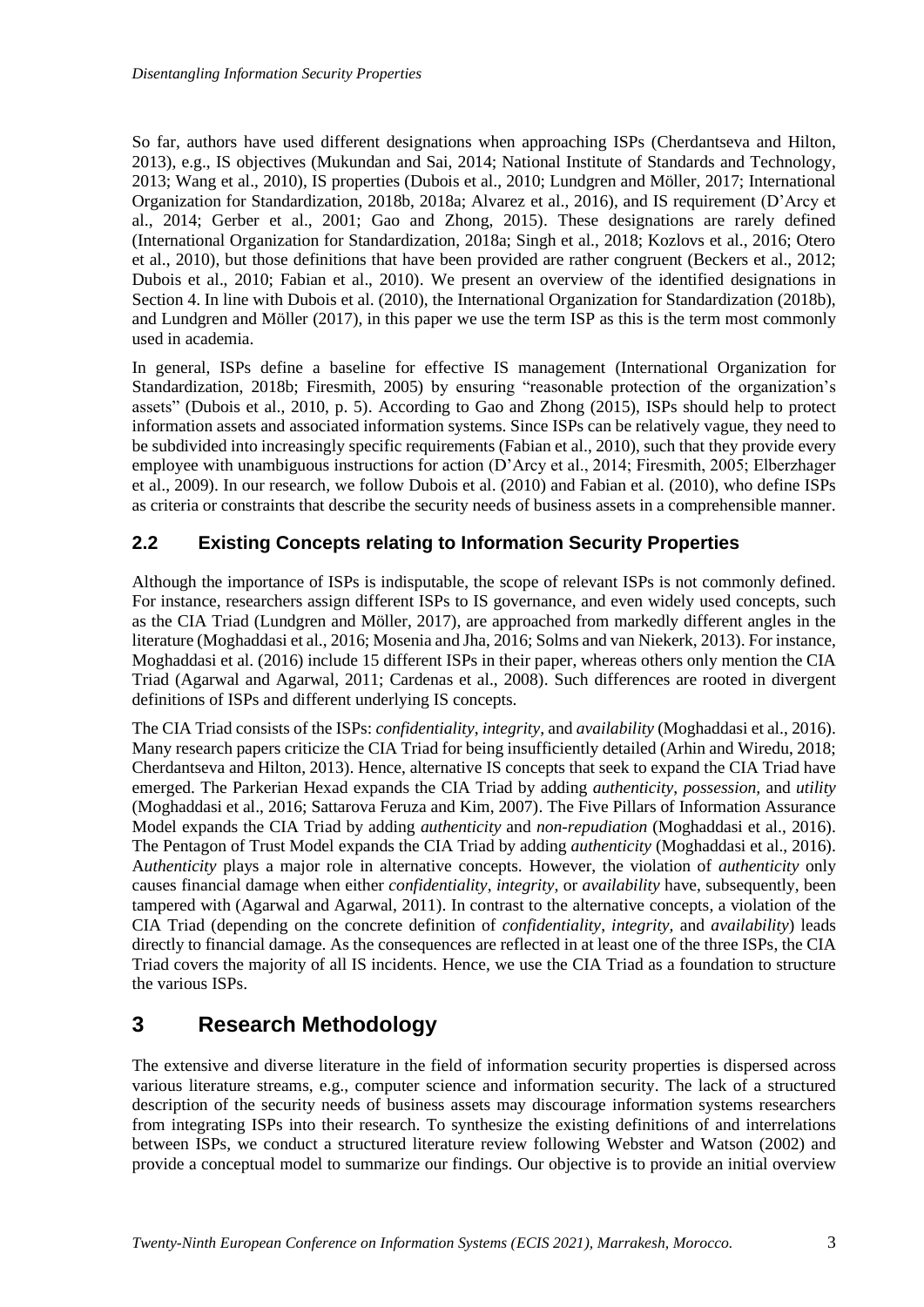of existing ISPs and their interrelations. Since the field of ISPs is very broad, an analysis of all potentially relevant papers is impractical. When searching through Google Scholar, the search term "security properties" leads to more than 93,000 results, and there exist many synonyms for this term, as shown in [Figure 3.](#page-5-0) Hence, our use of the following recursive methodology does not mean that our analysis is complete but that it includes the most common ISPs.

Following Vom Brocke et al. (2009), we use Google Scholar as a search engine as it provides a comprehensive selection of research papers, e.g., journal publications, monographs, and conference proceedings from various disciplines (Vom Brocke et al., 2009). Following the idea of an iteratively expanding search string, proposed by Jia and Liu (2018), we include all ISPs and designations, i.e., synonyms for the term ISP, which we identify during numerous iterations of literature research. In line with Rowe (2014), we choose this rarely-applied approach to develop a clear and comprehensive search string in this highly diverse and broad research area, which helps us to provide a theoretical overview of the existing literature. As a starting point, we build upon insights from Vuorinen and Tetri (2012), who wrote the only research paper dealing with ISPs that features in the esteemed Senior Scholars' Basket of Journals (College of Senior Scholars, 2011).

Like Vuorinen and Tetri (2012), we include *availability*, *confidentiality,* and *integrity* (which together form the CIA triad) and the designation "security concepts" in our initial search string. Vuorinen and Tetri (2012) also mention secrecy and accessibility, but as they do not explicitly refer to these as ISPs, we refrain from including them in our initial search string:

(Confidentiality OR Integrity OR Availability) AND ("Security Concepts")

In the following, we screen the papers in the sequence provided by Google Scholar. The whole process of our literature review, as well as underlying inclusion and exclusion criteria, is shown in [Figure 1.](#page-4-0)



<span id="page-4-0"></span>Figure 1. Research Methodology

To ensure our review is sufficiently thorough, we screen the references of relevant papers for additional literature, as proposed by Weaver and Fasel (2018). Thereby, we identify standards and laws, e.g., from the International Organization for Standardization (2018a) and the United States Government (2011), that provide relevant insights for our research but would not have been found within a research database. We proceed through the results until we identify, within the relevant papers, ISPs or designations that we have not already considered within our search string. In this case, we enhance our search string by adding the new ISPs or designations. For all iterations, we combine the ISPs and designations as follows: (ISP 1 OR ISP 2 OR … OR ISP n) AND (designation 1 OR designation 2 OR … OR designation k). We iteratively repeat this procedure until we reach saturation, which means that additional results might not provide new or noteworthy insights (Christiansen, 2011). Following Christiansen (2011) and Wolfswinkel et al. (2013), we define saturation as the threshold whereafter additional results do not provide further designations, ISPs, or interrelations between ISPs. When ten successive papers classified as relevant do not provide additional insights regarding ISPs or their interrelations, we define our review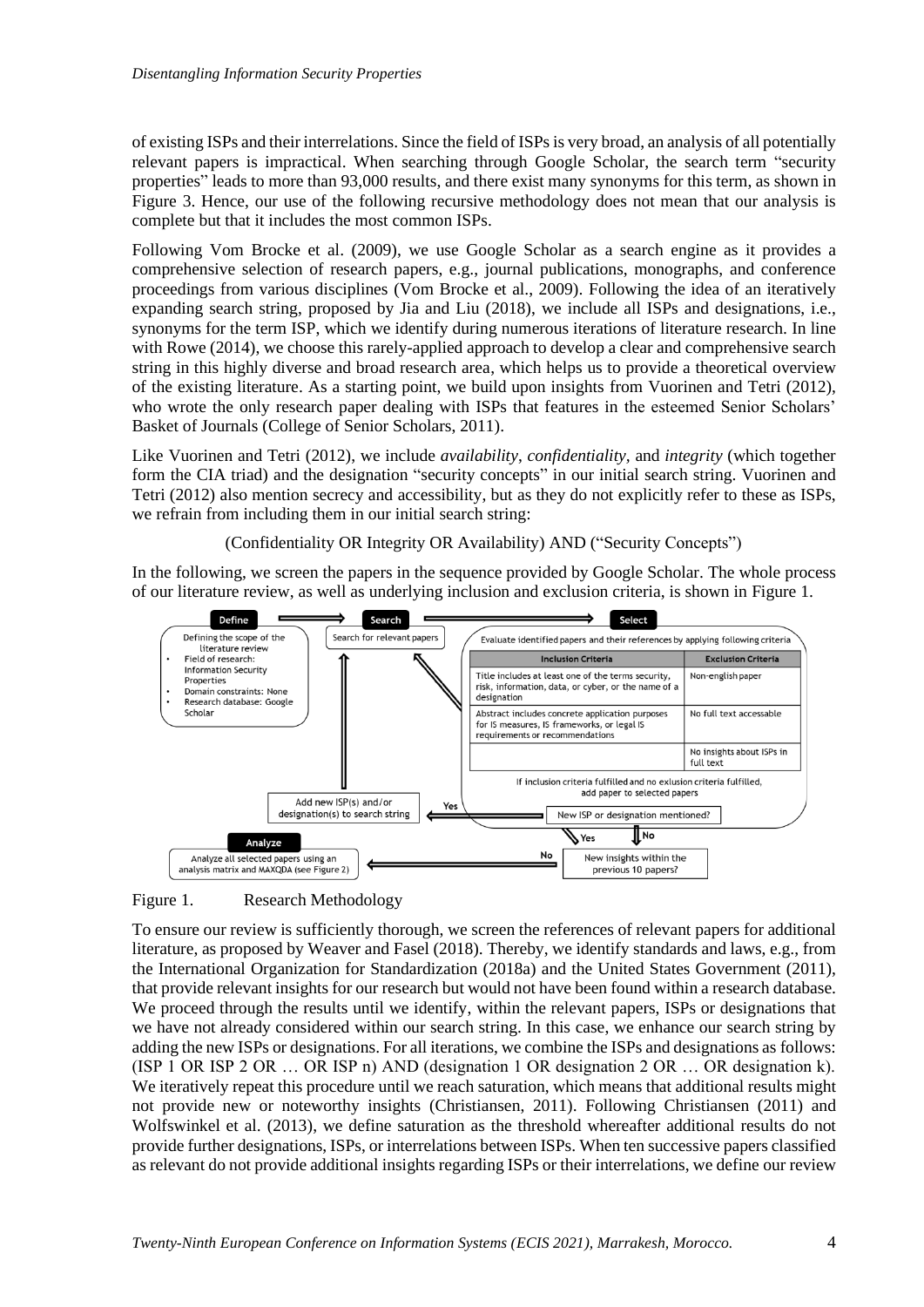as saturated. Finally, our search string comprises 32 ISPs and 16 designations (for details see [Figure 3](#page-5-0) in Section 4). Owing to its increasing length, the search string becomes unmanageable for the search engine. Hence, we divide the search string multiple times and run combinatorial searches, i.e., 16 search runs, each consisting of four ISPs and eight designations in all possible combinations, resulting in more than 300,000 results (without the clean-up of duplicates). To avoid a premature termination of the combinatorial search, we extend our saturation rule, so our review is only saturated when ten successive papers per search run, classified as relevant, do not provide additional insights regarding ISPs or their interrelations.

As we aim to incorporate all literature that offers relevant insights into ISPs, we include empirical as well as conceptual papers. We not only consider peer-reviewed papers but papers that fulfil either scientific standards or form part of international security standards and laws. In total, our research strategy led us to 69 relevant papers published between 1994 and 2020, which we consider for further analysis. To provide transparency, we mark these documents with a \* within our references.

To structure insights from the relevant documents, we first use an analysis matrix. In addition to document-related information (e.g., title), our matrix encompasses four sections: designations, ISPs, mentioned interrelations, and notable particularities of the analysed papers, e.g., outliers in terms of ISP definitions. For the latter, we follow Castleberry and Nolen (2018), who guide the analysis of qualitative research data, to disassemble and reassemble the definitions of the different ISPs by highlighting similarities using the coding software MAXQDA. We summarize the process in Figure 2.





# **4 ISPs and their interrelations**

As a first insight, we present the designations and ISPs we identified in our literature review [\(Figure 3\)](#page-5-0). As the core of our research, we outline both the definitions of all identified ISPs [\(Table 1\)](#page-10-0) and the identified interrelations between the ISPs [\(Figure 4\)](#page-11-0). Within the sample of ISPs, we placed a particular focus on the discussion of divergent definitions of confidentiality, integrity, and availability, since we provide the interrelations based upon our understanding of the CIA Triad.

| <b>ISPs</b> |                                                                                                                                                   |  |                                                                                                                                                           |   |                                                                                                                                                   |  | <b>Designations</b>                                                                                                              |  |                                                                                                                                                                                                                |  |                                                                                                                                                                                                                 |
|-------------|---------------------------------------------------------------------------------------------------------------------------------------------------|--|-----------------------------------------------------------------------------------------------------------------------------------------------------------|---|---------------------------------------------------------------------------------------------------------------------------------------------------|--|----------------------------------------------------------------------------------------------------------------------------------|--|----------------------------------------------------------------------------------------------------------------------------------------------------------------------------------------------------------------|--|-----------------------------------------------------------------------------------------------------------------------------------------------------------------------------------------------------------------|
|             | Accessibility<br>Accountability<br><b>Accuracy</b><br>Admissibility<br>Anonymity<br>Auditability<br>Authenticity<br>Authorization<br>Availability |  | <b>Confidentiality</b><br>Consistency<br>Cost-<br>effectiveness<br>Efficiency<br><b>Ethicality</b><br><b>Human Safety</b><br>Integrity<br>Intervenability | o | Non-repudiation<br>Possession<br>Privacy<br><b>Pseudonymity</b><br><b>Reliability</b><br>Responsibility<br>Suitability<br>System<br>Survivability |  | <b>Timeliness</b><br>Transparency<br><b>Trustworthiness</b><br>Unobservability<br><b>Usability</b><br><b>Utility</b><br>Validity |  | Security Attribute<br>Security<br>Characteristic<br><b>Security Component</b><br><b>Security Concept</b><br><b>Security Concern</b><br><b>Security Criterion</b><br>Security Goal<br><b>Security Objective</b> |  | <b>Security Parameter</b><br><b>Security Policy</b><br><b>Security Principle</b><br><b>Security Property</b><br><b>Security Quality</b><br>Security<br>Requirement<br>Security Service<br><b>Security Value</b> |

<span id="page-5-0"></span>*Figure 3. ISPs and Designations*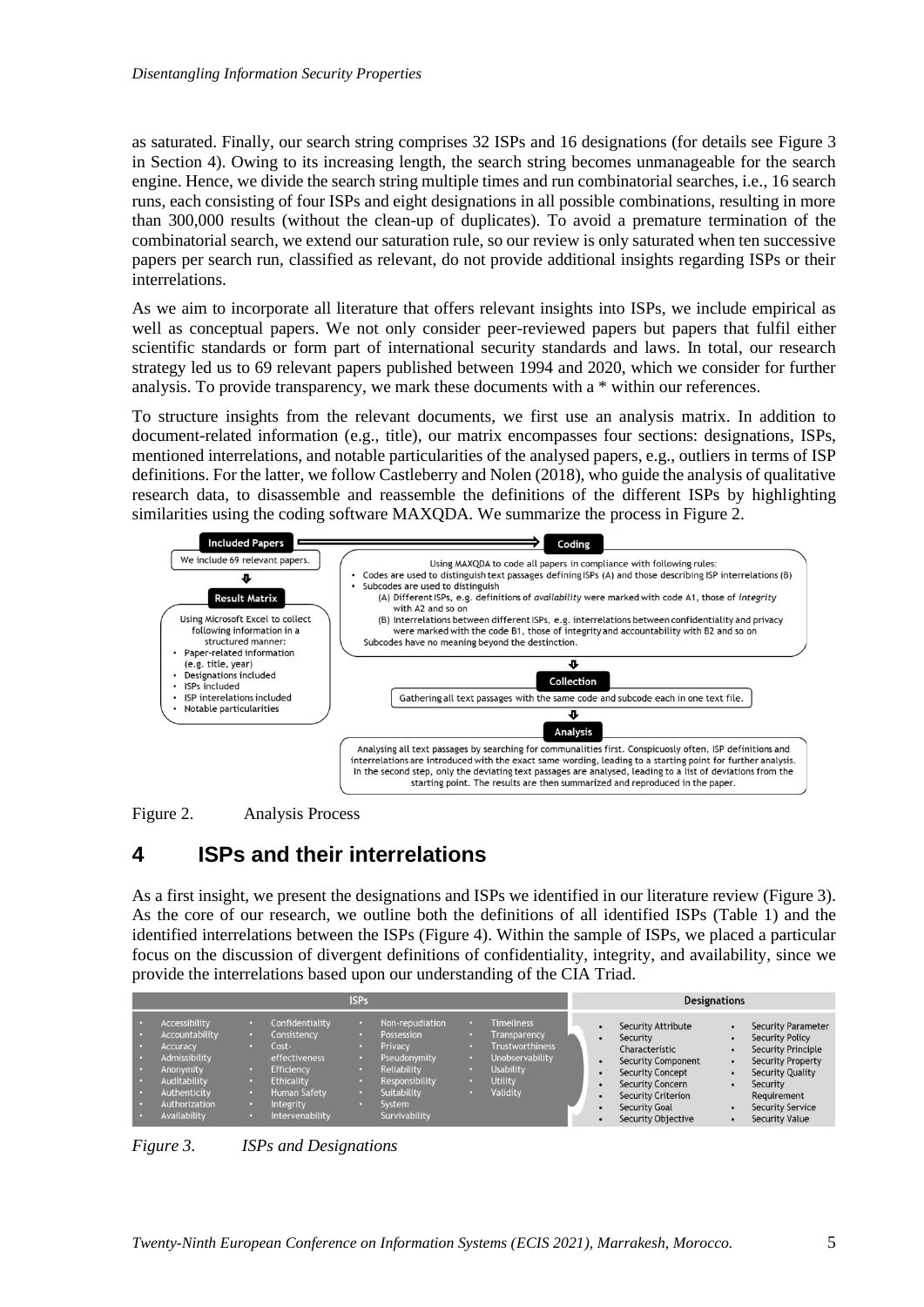## **4.1 The CIA Triad**

#### **Confidentiality**

According to International Organization for Standardization (2018a), *confidentiality* describes the "property that information is not made available or disclosed to unauthorized individuals, entities or processes" (International Organization for Standardization, 2018a), p. 2). Even though this definition is widely accepted in academia (Ma and Ratnasingam, 2008; Eckert, 2009), there are definitions that either disagree with, or provide more specific information about, the kind of asset to be protected (Independent Data Protection Authorities, 2016; Agarwal and Agarwal, 2011; National Institute of Standards and Technology, 2013), the entities from whom the assets must be protected (Mukundan and Sai, 2014; Firesmith, 2005; Sattarova Feruza and Kim, 2007; Whitman and Mattord, 2011), or the way a breach of *confidentiality* is caused (Independent Data Protection Authorities, 2016; National Institute of Standards and Technology, 2013; Sattarova Feruza and Kim, 2007; Agarwal and Agarwal, 2011; United States Government, 2011). The Independent Data Protection Authorities (2016) only consider personal data in their definition, whereas others include all kinds of proprietary information (Agarwal and Agarwal, 2011; National Institute of Standards and Technology, 2013). Since the value of information depends on the context of the application, we refrain from any further delimitation and follow, inter alia, Antoniou (2018), Gerber et al. (2001), Singh et al. (2018), and Williams (2001) who define information in a general way. Concerning the question from whom information must be protected, various researchers only consider people as potential intruders (Arhin and Wiredu, 2018; Cardenas et al., 2008; Yu and Wen, 2010), whereas others also consider processes (Dubois et al., 2010; Fabian et al., 2010), systems (Firesmith, 2005; Zissis and Lekkas, 2012), agents (Vuorinen and Tetri, 2012), or (more general) entities (Lopes and Oliveira, 2014; Dubois et al., 2010; Gerber et al., 2001). To ensure the definition is universally valid, we consider all kinds of entities. Definitions also differ in the way a breach of *confidentiality* is caused. Neumann (1994) emphasizes that information must be protected from unintended disclosure. According to the Independent Data Protection Authorities (2016), the National Institute of Standards and Technology (2013), and Sattarova Feruza and Kim (2007), *confidentiality* demands that no unauthorized entity is allowed to tamper with information. However, access to proprietary information on the part of an unintended entity only causes harm if the entity misuses the information for its own purposes or transfers it to additional entities. Therefore, we incorporate the disclosure and misuse of leaked information into the definition of *confidentiality* (Agarwal and Agarwal, 2011; Yu and Wen, 2010; United States Government, 2011).To keep the definition universally valid and maintain the assumption that a breach of *confidentiality* has a direct negative impact, we define *confidentiality* as the protection of proprietary information from unauthorized disclosure or misuse.

### **Integrity**

In academia, *Integrity* is the least uniformly defined ISP. Firesmith (2005) defines *integrity* as the authorization of identified and authenticated people, applications, and systems to create, modify, and delete assets. The National Institute of Standards and Technology (2006) understands a violation of *integrity* as improper asset modification or destruction. Whitman and Mattord (2011) state that *integrity* is preserved when all assets are whole, complete, and uncorrupted. Some researchers define *integrity* merely by referring to requirements, such as accuracy (Dubois et al., 2010; International Organization for Standardization, 2018a), completeness (Fabian et al., 2010; Lundgren and Möller, 2017), wholeness (Ma and Ratnasingam, 2008), or soundness (Ma and Ratnasingam, 2008). Even though these definitions seem very heterogeneous, most researchers agree that maintaining *integrity* protects assets from unauthorized modification (Arhin and Wiredu, 2018; Firesmith, 2005; Zissis and Lekkas, 2012; Neumann, 1994). However, definitions deviate in terms of the assets considered and how *integrity* is violated. Literature differentiates between system and data *integrity* (Neumann, 1994; Zissis and Lekkas, 2012; Stallings et al., 2012). System *integrity* means that a system and its data are maintained in a correct and consistent condition (Stallings et al., 2012; Neumann, 1994). Thus, data *integrity* is a subcomponent of system *integrity* (Zissis and Lekkas, 2012; Neumann, 1994). To be more holistic, we define *integrity*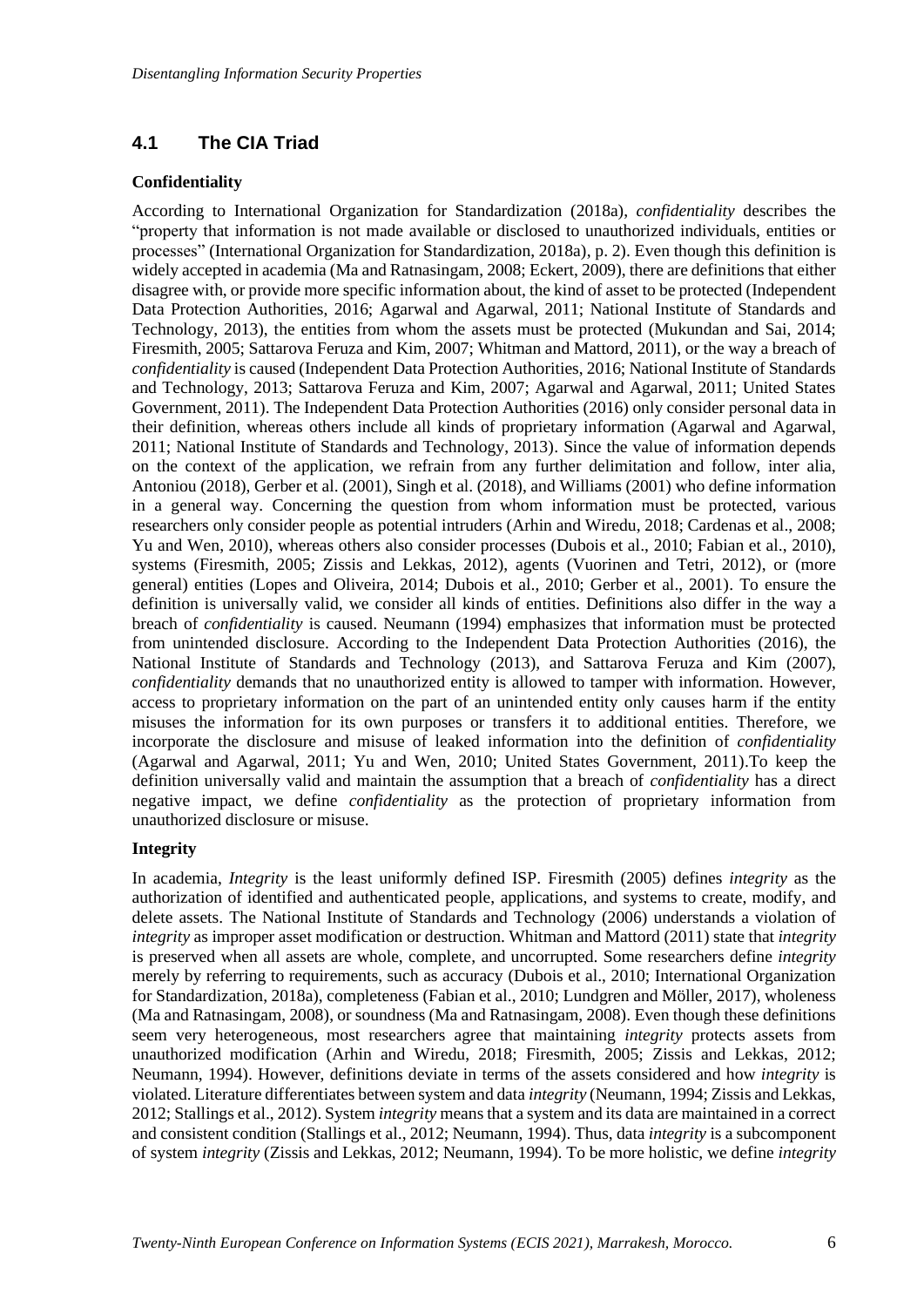as system *integrity*. According to Dhingra (2016) and Sattarova Feruza and Kim (2007), the modification of data is enough to cause a violation of *integrity*. However, the unauthorized modification of backup data only causes harm when the *availability* or *integrity* of the primary system is also violated. Hence, other researchers state that *integrity* is preserved when systems comply with the determined specifications and work as intended (Stallings et al., 2012; Independent Data Protection Authorities, 2016). To keep the definition universally valid and maintain the assumption that a breach of *integrity* has a direct negative impact, we define *integrity* as the guarantee that all assets are functioning correctly and as intended.

#### **Availability**

According to the International Organization for Standardization (2018a), *availability* is the "property of being accessible and usable on demand by an authorized entity" (International Organization for Standardization, 2018a), p. 2). Even though this definition is widespread in academia (Dubois et al., 2010; Fabian et al., 2010), there are definitions that either deviate from this or provide more specific information concerning the actions covered by a breach of *availability* (Mukundan and Sai, 2014; Firesmith, 2005) and how a breach of *availability* can be caused (Qadir and Quadri, 2016; Agarwal and Agarwal, 2011; Kumar et al., 2018; National Institute of Standards and Technology, 2013; Whitman and Mattord, 2011). Mukundan and Sai (2014) and Sattarova Feruza and Kim (2007) state that systems must be able to access and use resources, whereas Agarwal and Agarwal (2011) and Dhingra (2016) relate the definition of *availability* to users. Singh et al. (2018) extend the definition by including devices. In line with most researchers (Gerber et al., 2001; International Organization for Standardization, 2018b; Moghaddasi et al., 2016; Zissis and Lekkas, 2012), our definition is less precise, referring to authorized entities. Some definitions are merely limited to the *availability* of data (Kozlovs et al., 2016; Brotby, 2007), files (Vuorinen and Tetri, 2012), services (Mosenia and Jha, 2016; Wang et al., 2010), or systems (Casoni and Paganelli, 2011; Antoniou, 2018), but the majority of researchers name either several different resources (Zissis and Lekkas, 2012; Dhillon and Backhouse, 2000; Sattarova Feruza and Kim, 2007) or no concrete resource at all (Lundgren and Möller, 2017; Dubois et al., 2010; International Organization for Standardization, 2018a). Since there is no consistent definition, we follow Neumann (1994) in relating *availability* to all kinds of resources. Nearly all definitions agree that *availability* requires an authorized entity to be able to access and use resources. Furthermore, some definitions also demand access be granted in a timely and prompt manner (Casoni and Paganelli, 2011; Kozlovs et al., 2016; Yu and Wen, 2010). Literature also provides an extensive list of additional, very precise requirements concerning access. The access must be granted in an uninterrupted (Agarwal and Agarwal, 2011) and adequate way (Independent Data Protection Authorities, 2016), the communication channels used for access must be functioning correctly (Sattarova Feruza and Kim, 2007), and accessed data must be formatted correctly (Whitman and Mattord, 2011). According to Brotby (2007) and Williams (2001), systems must also be able to resist attacks and recover from failures. To ensure the definition is universally valid and maintain the assumption that a breach of availability has a direct negative effect, we define *availability* as the property of resources to be accessible and usable for all authorized entities in a timely and reliable manner.

## **4.2 Overview of ISPs**

In the following, we discuss all of the other ISPs that we have identified in the existing literature. We recognized that there is a general difference between properties that contribute to IS – e.g., *anonymity* – and properties that describe the manner in which IS should be fulfilled – e.g., *cost-effectiveness*. In the remainder of this paper, we distinguish between these properties and ISPs and refer to the former as meta-characteristics. ISPs and meta-characteristics are not distinguished in the extant literature, yet, we define meta-characteristics as properties of, or related to, ISPs, which do not address a security need but should be considered in the protection of ISPs.

[Table 1](#page-10-0) provides an overview of all ISPs and meta-characteristics identified in our literature review. We aim to provide a common and consistent understanding of ISPs, and so propose a definition for each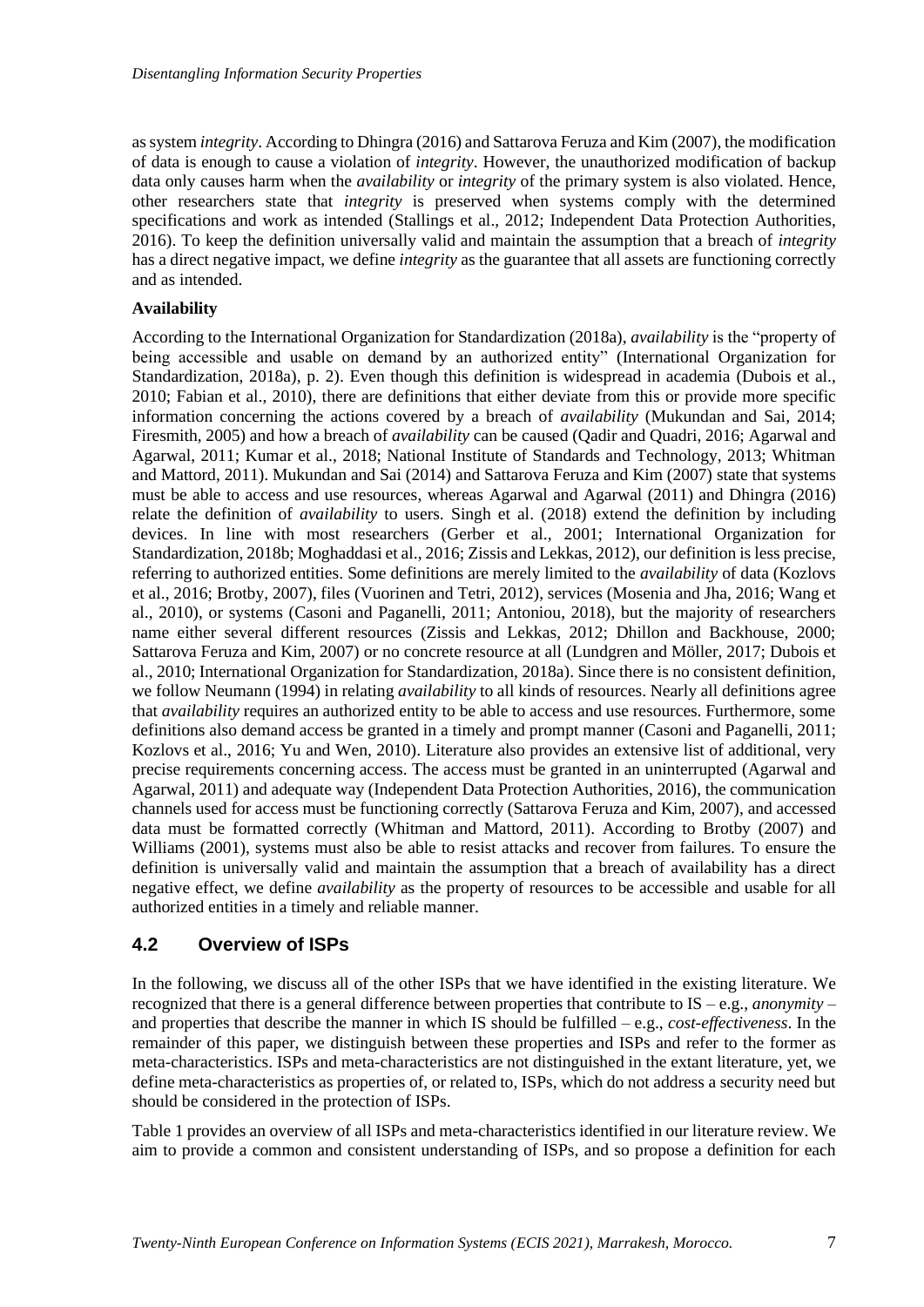ISP that we identify. In line with our discussion of the CIA Triad, our goal is to provide a general and universally valid definition that can be used in IS-related contexts. As with our definitions of *confidentiality* and *availability,* we do not restrict an ISP to a specific entity – e.g., users, systems, processes, or devices – unless there is an explicit requirement to do so. Consistent with our definition of *availability*, we do not limit the preservation of an ISP to data but also involve other resources  $-e.g.,$ services or systems – whenever meaningful. Consistent with our definition of *confidentiality*, we consider the unauthorized use of information as well as unauthorized disclosure. In cases where a definition provided in the literature already meets our requirements, we use this definition. For confidentiality, integrity, and availability – i.e., the CIA Triad – we use the previously discussed definitions from Section 4.1. When we find different definitions in the reviewed papers, we discuss the differences and outline how we merge these definitions to provide one that is consistent with the description above. When there is only one definition, we do not discuss the definition in detail. In these cases, we follow the definition provided but adapt it to meet our goal of providing a general and universally valid definition. When no definition is provided, we discuss how we determine a definition. We outline the discussion in alphabetic order and distinguish between ISPs and meta-characteristics, i.e., we first provide the ISPs and then the meta-characteristics. In [Table 1,](#page-10-0) we provide references for all definitions of ISPs and meta-characteristics except for *accountability*, *authenticity*, *availability*, *confidentiality, integrity,* and *possession* due to their incongruent definitions in the literature, which we discuss in detail before introducing Table 1.

The reviewed literature provides no concrete definition of *accessibility*, but Vuorinen and Tetri (2012) consider the terms to be synonymous with availability. Accordingly, we propose that *accessibility* means that resources can be accessed and used by all authorized entities in a timely and reliable manner.

Definitions of *accountability* are essentially consistent in the literature. They provide two different perspectives yet have the same aim. In some cases, it is defined as the property of a system to hold entities responsible for their actions (Casoni and Paganelli, 2011; Cherdantseva and Hilton, 2013; Mosenia and Jha, 2016). In others, it requires that all actions from an entity can be traced uniquely to that entity (Gerber et al., 2001; Mukundan and Sai, 2014; Stallings et al., 2012). Thus, we define *accountability* as the property of a system to trace the actions of an entity and hold it uniquely responsible for its actions.

The Independent Data Protection Authorities (2016) define *accuracy* as "sufficient congruency between the legal-normative requirement and common practice, both in terms of technical detail as well as in the broad context of the procedure and its overall purpose" (Independent Data Protection Authorities, 2016, p. 12). Elsewhere, Whitman and Mattord (2011) propose that *accuracy* is ensured when "data is free of errors and has the value that the user expects" (Whitman and Mattord, 2011, p.14). We follow Whitman and Mattord (2011) but replace "users" with "affected entities" to provide a more general definition.

The definitions of *authenticity* differ in two key respects. Firstly, they differ as to who or what must be authentic. Some claim that it is only data or information that must be authentic (Independent Data Protection Authorities, 2016; Whitman and Mattord, 2011). Others focus exclusively on transactions (Antoniou, 2018; Williams, 2001) or persons (Kumar et al., 2018). In addition to data and transactions, Wang et al. (2010) include communications in their definition of authenticity. Gerber et al. (2001) and Moghaddasi et al. (2016) consider users, processes, systems, and information in their definition. To provide a universally valid definition, we suggest that entities must be authentic. The question of how *authenticity* is maintained is not answered consistently. One aspect is the ability to verify an entity's identity (Alvarez et al., 2016; Casoni and Paganelli, 2011; International Organization for Standardization, 2018b). Another is whether the entity can be trusted (Brotby, 2007; Williams, 2001) and is genuine or original (Wang et al., 2010; Whitman and Mattord, 2011). Moghaddasi et al. (2016) expand the requirements by demanding truth and correctness on the part of the entity. Some claim that the entity's origin must be unambiguously traceable (Independent Data Protection Authorities, 2016; Antoniou, 2018). Depending on which kind of entity the definition is based on, the requirements must be fulfilled by the entity (data, information, transactions, and persons) itself (Stallings et al., 2012; Wang et al., 2010), or demanded by it (systems) (Cherdantseva and Hilton, 2013; Casoni and Paganelli, 2011).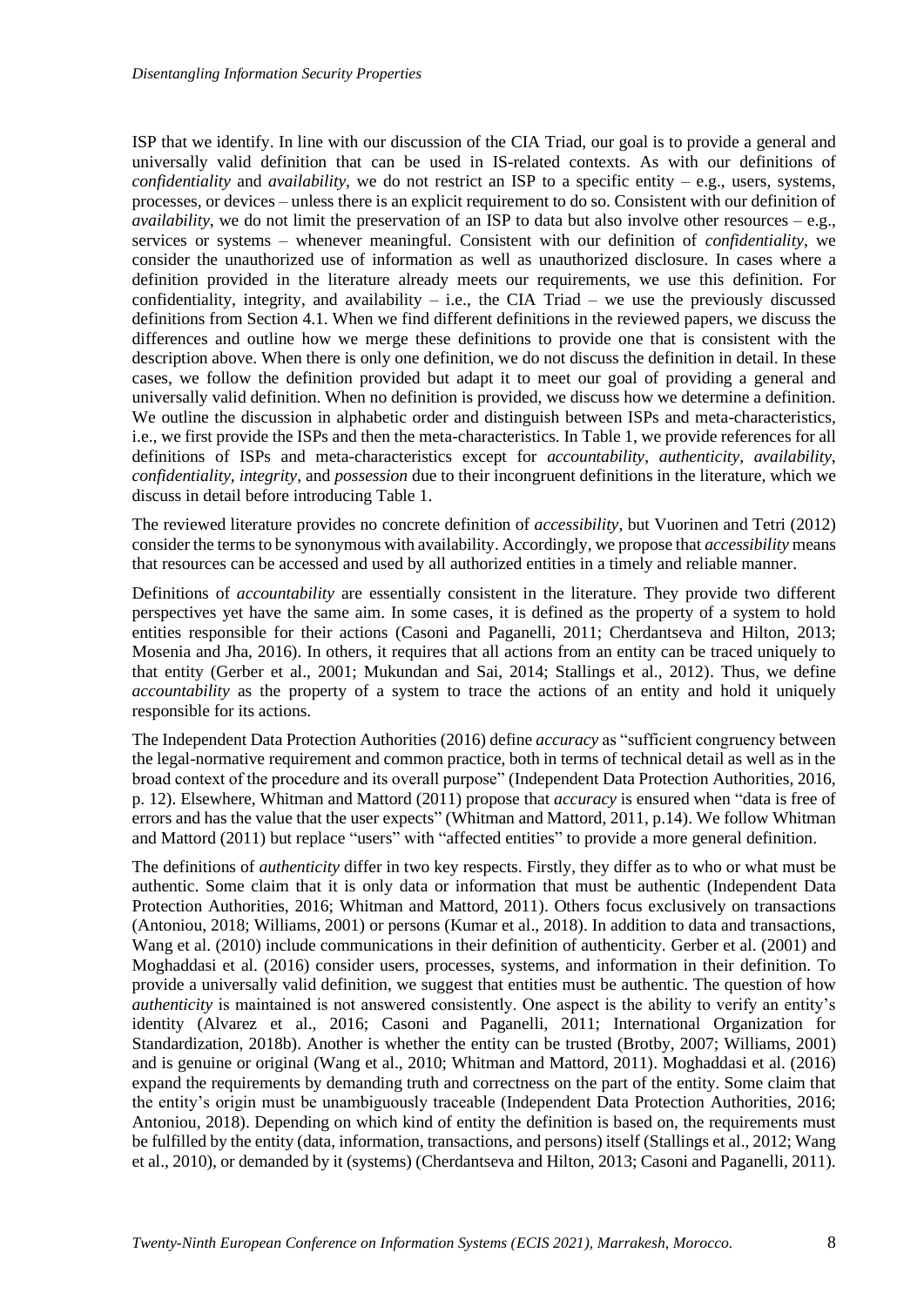Having considered the available definitions, we define authenticity as the property of an entity to be correct and genuine, to have the ability to be trusted, to have a verifiable identity, and to demand the same from other entities as well.

For *authorization,* we identify two definitions that are, generally speaking, congruent. Casoni and Paganelli (2011) define *authorization* as the "granting of access rights to the resources of the system (or the network) to only specific users" (Casoni and Paganelli, 2011, p. 2147). As we aim to provide a more general definition, we follow Kumar et al. (2018) who define authorization as the "act of determining whether a user is allowed to perform an activity on data" (Kumar et al., 2018, p. 693), replacing "user" with "entity", and "data" with "resource".

While Mukundan and Sai (2014) claim that *reliability* primarily means consistent results and behaviour, other sources invoke the concept of intention (Gerber et al., 2001; International Organization for Standardization, 2018b; Moghaddasi et al., 2016). As both perspectives extend each other, we define *reliability* as consistency in the intended behaviour and results.

Researchers agree that *non-repudiation* requires a system to be able to prove the occurrence or nonoccurrence of some type of event (Cherdantseva and Hilton, 2013). However, the types of events to be included are not consistently defined. Some authors only include transactions (Antoniou, 2018; Sattarova Feruza and Kim, 2007), messages (Casoni and Paganelli, 2011; Ma and Ratnasingam, 2008), or information (Brotby, 2007). Other, more general definitions simply include actions, without any further specification (Mosenia and Jha, 2016; Moghaddasi et al., 2016). To keep the definition as general as possible, we define *non-repudiation* as the property of a system to be able to prove the occurrence or non-occurrence of actions.

We identify two definitions of *possession* (Moghaddasi et al., 2016; Whitman and Mattord, 2011). Both focus on the ownership and control of information and how it is authorized or legitimated. We replace "information" with "resources" and hold *possession* to means that resources are under the control and ownership of authorized entities.

Existing definitions of *privacy* agree that individuals control their information (Stallings et al., 2012; Mosenia and Jha, 2016; Zissis and Lekkas, 2012). Cherdantseva and Hilton (2013) provide a general definition, while Zissis and Lekkas (2012) focus only on disclosure and Stallings et al. (2012) include the collection and storage of information. To provide a general definition that includes all necessary aspects, we define *privacy* as the guarantee that individuals can control the extent to which information related to them may be collected and stored, by whom this may be done and how it may be used or disclosed.

Since Lopes and Oliveira (2014) focus more on the consequences of *trustworthiness*, i.e., higher selfcontrol and responsibility at the expense of external control and supervision, we follow Mosenia and Jha (2016) who define *trustworthiness* as the "ability of a system to verify identity and establish trust in a third party" (Mosenia and Jha, 2016, p. 590). To maintain the consistency of our approach, we replace "system" with the more general term of "entity".

Moghaddasi et al. (2016) and Whitman and Mattord (2011) agree that *utility* refers to the value and usefulness of information. As the definition by Moghaddasi et al. (2016) is more precise, we define *utility* as the usefulness of information.

| <b>ISPs</b>    |                                                                                                                                                    |
|----------------|----------------------------------------------------------------------------------------------------------------------------------------------------|
| Accessibility  | Resources can be accessed and used by all authorized entities in a timely and reliable manner (Vuorinen and Tetri,<br>2012)                        |
| Accountability | Ability of systems to trace the actions of an entity and hold it uniquely responsible for its actions                                              |
| Accuracy       | Data is free of errors and has the value affected entities expect (Whitman and Mattord, 2011)                                                      |
| Admissibility  | State in which the status of the data is acceptable or lawful (Moghaddasi et al., 2016)                                                            |
| Anonymity      | Ability of an entity to not be identified or at least undistinguished among another group of entities, if required<br>(Alvarez et al., 2016)       |
| Auditability   | Ability to conduct persistent, non-bypassable monitoring of all actions performed by entities within the system<br>(Cherdantseva and Hilton, 2013) |
| Authenticity   | Entities are correct and genuine, have the ability to be trusted, have a verifiable identity and demand the same from<br>other entities as well    |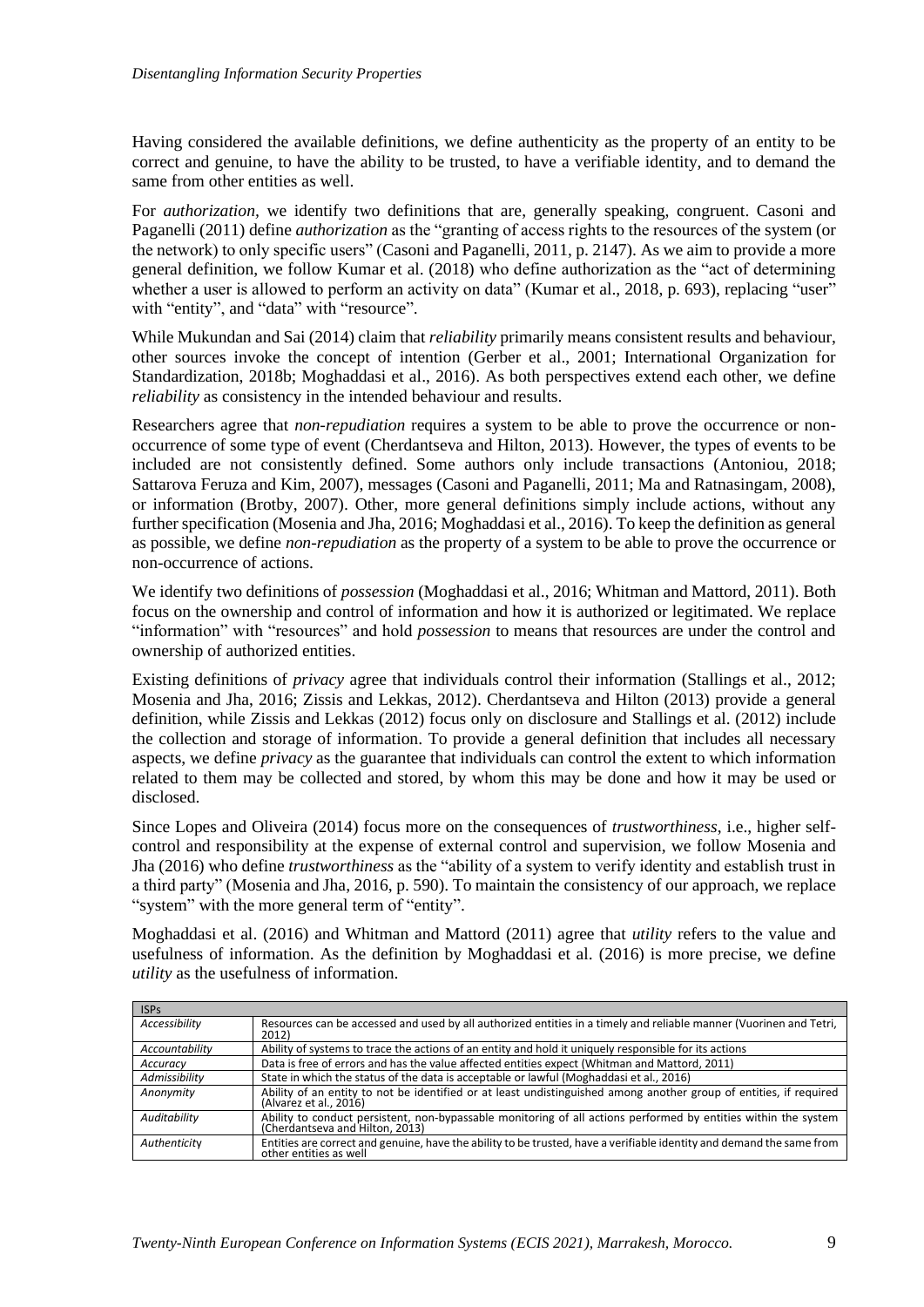| Authorization                      | Act of determining whether an entity is allowed to perform an activity on a resource (Kumar et al., 2018)                                                                                                                                              |  |  |  |  |  |  |  |  |
|------------------------------------|--------------------------------------------------------------------------------------------------------------------------------------------------------------------------------------------------------------------------------------------------------|--|--|--|--|--|--|--|--|
| Availability                       | Resources can be accessed and used by all authorized entities in a timely and reliable manner                                                                                                                                                          |  |  |  |  |  |  |  |  |
| Confidentiality                    | Protection of proprietary information from unauthorized disclosure or misuse                                                                                                                                                                           |  |  |  |  |  |  |  |  |
| Consistency                        | Entities do what they are expected to do (Whitman and Mattord, 2011)                                                                                                                                                                                   |  |  |  |  |  |  |  |  |
| Human Safety                       | Safety of anyone dependent on the satisfactory behaviour and proper use of resources (Neumann, 1994)                                                                                                                                                   |  |  |  |  |  |  |  |  |
| <b>Integrity</b>                   | Guarantee that all assets are functioning correctly and as intended                                                                                                                                                                                    |  |  |  |  |  |  |  |  |
| <b>Intervenability</b>             | Data subjects are effectively granted their rights to notification, information, rectification, blocking and erasure at<br>any time and the controller is obliged to implement appropriate measures (Independent Data Protection<br>Authorities, 2016) |  |  |  |  |  |  |  |  |
| Non-Repudiation                    | The ability of a system to prove the occurrence or non-occurrence of actions (Mosenia and Jha, 2016)                                                                                                                                                   |  |  |  |  |  |  |  |  |
| Possession                         | Resources are under the control and ownership of authorized entities                                                                                                                                                                                   |  |  |  |  |  |  |  |  |
| Privacy                            | Guarantee that individuals can control the extent to which information related to them may be collected and stored,<br>by whom this may be done and how it may be used or disclosed (Stallings et al., 2012)                                           |  |  |  |  |  |  |  |  |
| Pseudonymity                       | Ability to use a resource without disclosing its entity identity, but can still be accountable for that use (Stallings et<br>al., 2012)                                                                                                                |  |  |  |  |  |  |  |  |
| Reliability                        | Consistency in the intended behaviour and results (Gerber et al., 2001; Moghaddasi et al., 2016)                                                                                                                                                       |  |  |  |  |  |  |  |  |
| Responsibility                     | Handling the development of events in the future in a particular sphere (Dhillon and Backhouse, 2000)                                                                                                                                                  |  |  |  |  |  |  |  |  |
| <b>System Survivability</b>        | Ability to maintain resource availability despite adverse circumstances (Neumann, 1994)                                                                                                                                                                |  |  |  |  |  |  |  |  |
| <b>Timeliness</b>                  | Ensuring that necessary resources are available quickly enough when needed (Neumann, 1994)                                                                                                                                                             |  |  |  |  |  |  |  |  |
| Transparency                       | The ability of a data subject, system operators, and supervisory authorities to understand how data is collected and<br>processed for which purpose, as well as who is legally responsible (Independent Data Protection Authoriti                      |  |  |  |  |  |  |  |  |
| <b>Trustworthiness</b>             | The ability of an entity to verify identity and establish trust in a third party (Mosenia and Jha, 2016)                                                                                                                                               |  |  |  |  |  |  |  |  |
| Unobservability                    | The ability of an entity to use a resource without others being able to observe that the resource is used (Stallings et<br>al., 2012)                                                                                                                  |  |  |  |  |  |  |  |  |
| Validity                           | Information is up to date and has not been superseded by another (Alvarez et al., 2016)                                                                                                                                                                |  |  |  |  |  |  |  |  |
| <b>Meta Characteristics</b>        |                                                                                                                                                                                                                                                        |  |  |  |  |  |  |  |  |
| Cost-Effectiveness/<br>Efficiency/ | Optimal use of resources, with minimum losses (Moghaddasi et al., 2016)                                                                                                                                                                                |  |  |  |  |  |  |  |  |
| Ethicality                         | Enhancement of responses from co-operators in informal, new, and dynamic situations (Lopes and Oliveira, 2014)                                                                                                                                         |  |  |  |  |  |  |  |  |
| Suitability                        | The ability of specific resources to fulfil their respective purposes (Livshitz et al., 2016)                                                                                                                                                          |  |  |  |  |  |  |  |  |
| Usability                          | Engaging stakeholders in core business processes (Carcary et al., 2016)                                                                                                                                                                                |  |  |  |  |  |  |  |  |
| Utility                            | The usefulness of information (Moghaddasi et al., 2016)                                                                                                                                                                                                |  |  |  |  |  |  |  |  |

<span id="page-10-0"></span>*Table 1. Overview of ISPs and meta-characteristics*

### **4.3 Interrelations between ISPs in connection with the CIA Triad**

The existence of interrelations becomes apparent when we examine the definitions of *confidentiality*, *integrity,* and *availability* (see Section 4.1). For instance, some authors define *confidentiality* by referring to *privacy* (Kozlovs et al., 2016; Pattanavichai, 2018; Stallings et al., 2012), *integrity* by referring to *accuracy* (Dubois et al., 2010; Fabian et al., 2010; Lundgren and Möller, 2017), and *availability* by referring to *accessibility* (Arhin and Wiredu, 2018; Qadir and Quadri, 2016; Vuorinen and Tetri, 2012). Interrelations can be characterized by one ISP guaranteeing or supporting the preservation of another ISP. Supporting the preservation of an ISP means that neither the preservation of the supportive ISP guarantees the preservation of the supported ISP nor does the preservation of the supported ISP guarantee the preservation of the supportive ISP.

To help create a better understanding of ISPs and overcome the weaknesses of the granular CIA Triad, we highlight the manifold interrelations between relevant ISPs. We summarize our findings in Figure 2. The arrows visualize the relationships between the ISPs which we describe in the previous section. The dashed lines represent the context in which the necessity for the preservation of *confidentiality* and *integrity* depends on *availability* (Qadir and Quadri, 2016). If one ISP guarantees the preservation of another (as in the case of *possession* and *confidentiality*), we highlight this relationship using a light grey arrow. Some ISPs are mutually supportive of one another (*authenticity* and *transparency* (Independent Data Protection Authorities, 2016), and *availability* and *accessibility* (Vuorinen and Tetri, 2012)). The latter pairing are synonyms (Vuorinen and Tetri, 2012), which means that the preservation/violation of one ISP guarantees the preservation/violation of the other. In general, we focus on the interrelations that we identify in the existing literature. Thus, ISPs with no interrelations mentioned in the existing literature have been omitted from this section. There is, however, one exception: We did not find any interrelation for *validity* within the reviewed papers. Yet, by definition, *validity* supports integrity and does not represent a meta-characteristic. Thus, we integrate it into our model. Meta-characteristics are not interrelated with ISPs but describe how the ISPs should be fulfilled.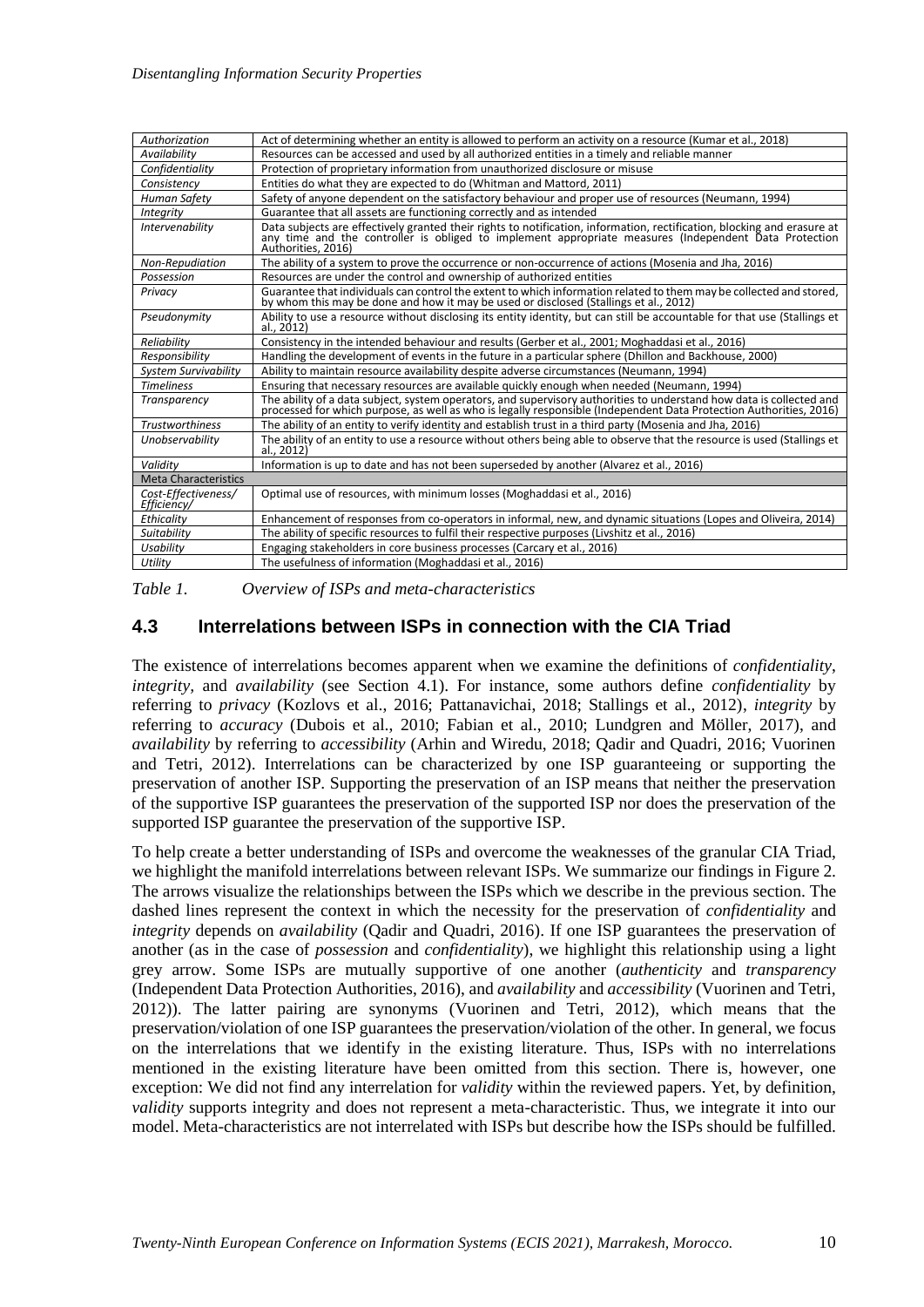Accordingly, we do not include them in [Figure 4.](#page-11-0) Below, we structure our insights in terms of the CIA Triad, i.e., *confidentiality*, *integrity,* and *availability*.



<span id="page-11-0"></span>

#### **Confidentiality**

The ISP of *confidentiality* cannot be pursued without considering other, related ISPs, i.e. *possession* (Whitman and Mattord, 2011), *anonymity* (Fabian et al., 2010; Firesmith, 2005), *authenticity* (Fabian et al., 2010), *privacy* (Cherdantseva and Hilton, 2013; Kumar et al., 2018)*, transparency* (Independent Data Protection Authorities, 2016), and *unobservability* (Fabian et al., 2010; Stallings et al., 2012). While the preservation of *possession* guarantees the preservation of *confidentiality*, the other ISPs merely support the preservation of *confidentiality*. *Possession* means that data assets are under the control of the respective entity (Moghaddasi et al., 2016). Logically, if entities do not possess data, there is nothing to misuse or disclose. A violation of *possession* does not automatically result in a violation of *confidentiality* (Whitman and Mattord, 2011), e.g., if attackers are not able to decrypt stolen data (Whitman and Mattord, 2011). However, a violation of *confidentiality* automatically includes the loss of *possession* (Whitman and Mattord, 2011). The need to preserve *confidentiality* is dependent on the ISP *availability*. If an asset is not available, there is no need to protect its *confidentiality* (Qadir and Quadri, 2016). *Human safety* is also related to the preservation of *confidentiality* (International Organization for Standardization, 2018a). *Human safety* means that all systems must work satisfactorily to ensure the well-being of individuals and groups of people (Neumann, 1994). Thus, *human safety* also depends on the *confidentiality*, *integrity,* and *availability* of information systems. Accordingly, the preservation of *confidentiality* is necessary, but not sufficient, to ensure *human safety* (Neumann, 1994).

#### **Integrity**

The ISP *integrity* cannot be pursued without considering other ISPs. There are eleven ISPs that support the preservation of *integrity*, i.e. *accountability* (Beckers et al., 2012; Fabian et al., 2010), *accuracy* (Kumar et al., 2018; Pattanavichai, 2018), *auditability* (Cherdantseva and Hilton, 2013; Gerber et al., 2001), *authenticity* (Fabian et al., 2010; Solms and van Niekerk, 2013), *authorization* (Casoni and Paganelli, 2011; Fabian et al., 2010), *consistency* (Kumar et al., 2018; Pattanavichai, 2018), *nonrepudiation* (Fabian et al., 2010; Moghaddasi et al., 2016), *responsibility* (Dhillon and Backhouse, 2000; Fabian et al., 2010), *reliability* (Lundgren and Möller, 2017), *transparency* (Independent Data Protection Authorities, 2016), and *trustworthiness* (Kumar et al., 2018; Pattanavichai, 2018). The need to preserve *integrity* is also dependent on *availability*. If an asset is not available, there is no need to protect its *integrity* (Qadir and Quadri, 2016). As previously mentioned, *human safety* depends on the preservation of *integrity*, meaning that the preservation of *integrity* is necessary, but not sufficient, to ensure *human safety* (Neumann, 1994; International Organization for Standardization, 2018a).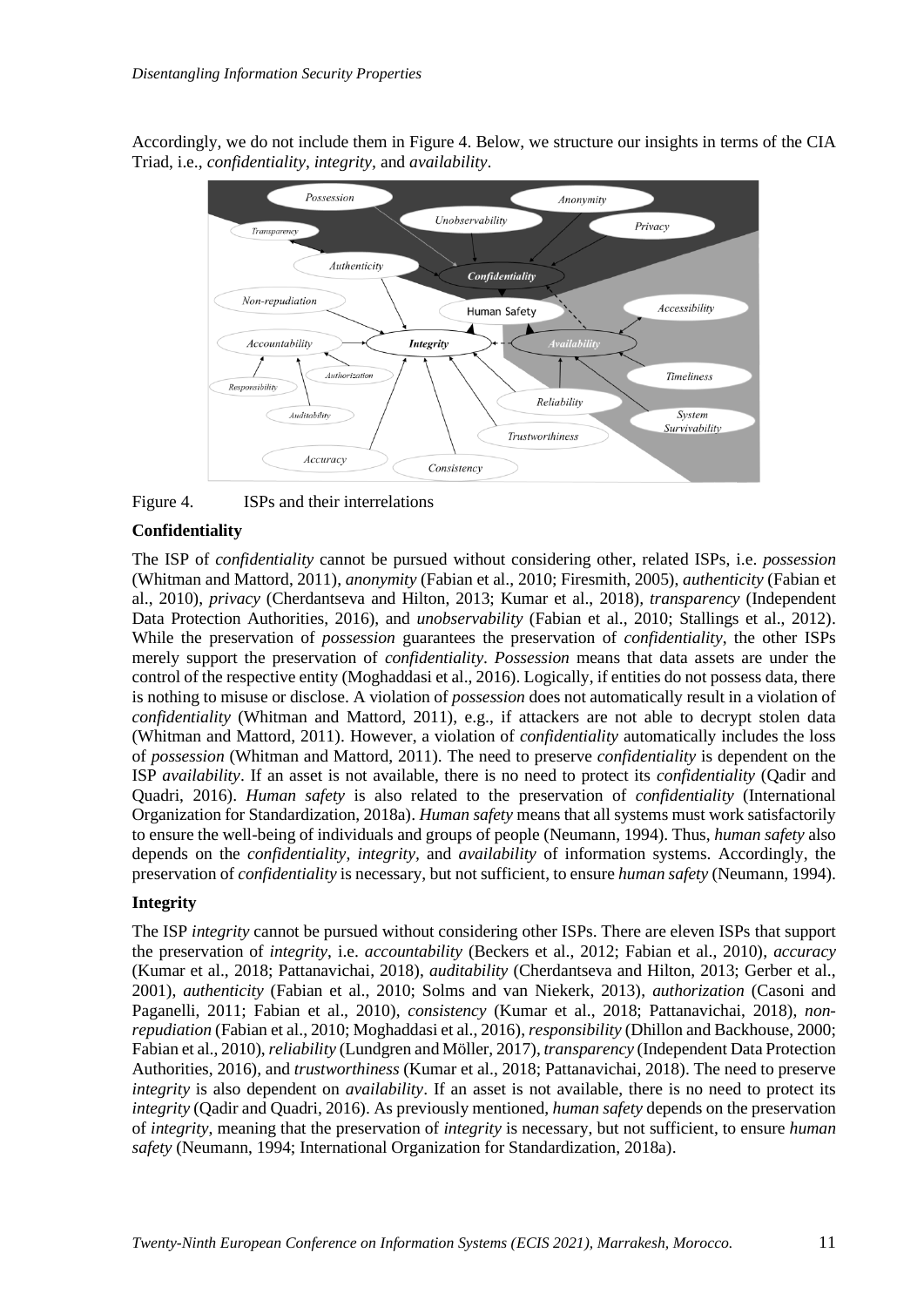## **Availability**

*Availability* cannot be pursued without considering *accessibility* (Vuorinen and Tetri, 2012), *reliability* (Gerber et al., 2001), *system survivability* (Neumann, 1994), and *timeliness* (Kumar et al., 2018; Neumann, 1994). According to Vuorinen and Tetri, (2012), *availability* and *accessibility* are synonyms. Consequently, the preservation of *accessibility* guarantees the preservation of *availability*, and vice versa (Vuorinen and Tetri, 2012). The violation of *availability* also leads to the violation of *accessibility*, and vice versa (Vuorinen and Tetri, 2012). The other three ISPs – i.e., *reliability*, *system survivability,* and *timeliness* – support the preservation of *availability*. Like *confidentiality* and *integrity*, *availability* is necessary, but not sufficient, to ensure *human safety* (International Organization for Standardization, 2018a; Neumann, 1994).

# **5 Discussion & Future Research**

Our results provide a foundation for further research on ISPs. As organizations continue to develop datadriven business models based on inter-organizational connectivity (Rüßmann et al., 2015), opportunities for cyber-attacks increase, as do the potential impacts on business (Brewster et al., 2015; Vaidya et al., 2018). Consequently, organizations need to rethink their IS governance strategies. ISPs may play a major role in defining and effective communication of IS strategies (Dubois et al., 2010). In particular, it is increasingly important that relevant objectives are clear and easy to understand, as digitalization affects not only information technology departments but whole organizations (Berger et al., 2020). To provide an efficient means of communication, future research should examine how organizations can raise awareness of the significance of ISPs and their complex interrelations beyond information technology departments.

To enable a comprehensive understanding of ISPs, we identify existing ISPs, consolidate their definitions, and outline relationships between specific ISPs and the CIA Triad. We recognize that certain proposed properties do not address a security need – e.g., *efficiency –* and, thus, do not represent an ISP*.* However, such properties have one common characteristic: They describe the manner in which IS should be fulfilled. For instance, ensuring the *efficiency* of IS activities is important for organizations, but does not specify what should be secured. This argument is also valid for *cost-effectiveness*, *ethicality*, *suitability*, *usability*, and *utility*. Thus, we call these meta-characteristics. This distinction between ISPs and meta-characteristics represents a major insight into how to different designations can be understood and used more thoughtfully in the future. Thus, we propose that future research draws on our insights, reworking existing approaches to distinguish between ISPs and meta-characteristics and provide a more consistent and holistic view.

In this study, we provide an initial overview of the interrelations between ISPs. As we consolidate existing literature, we identify existing interrelations, e.g., *confidentiality* is supported by *anonymity*. Most of these interrelations may seem obvious, in that they build logically upon one another. However, there are less obvious cases – e.g., the connection between *authenticity* and *transparency –* and the extent to which cited references examine the proposed relationship varies. In most cases, the interrelationships are mentioned but are not the focus of the research. Moreover, as we see in the case of *validity*, for which we do not find any relationships in the reviewed papers, we cannot be sure that the existing literature captures all interrelations. Therefore, to enhance our understanding of existing interrelations between different ISPs, we call for further research to validate the identified interrelations. While this study is theoretical in its approach, future research might switch perspective and discuss our findings with practitioners to examine potential misunderstandings between academia and practice. Future research should also gain further insights as to how organizations currently leverage ISPs to analyse risk scenarios, develop IS strategies, and how such organizations might use ISPs more effectively in the future.

Even though we help organizations to both identify relevant ISPs and consider their interrelations, our model does not deliver any insights on how to prioritize ISPs. The significance of ISPs depends on the business context, e.g., the affected data, the business model, the significance of the particular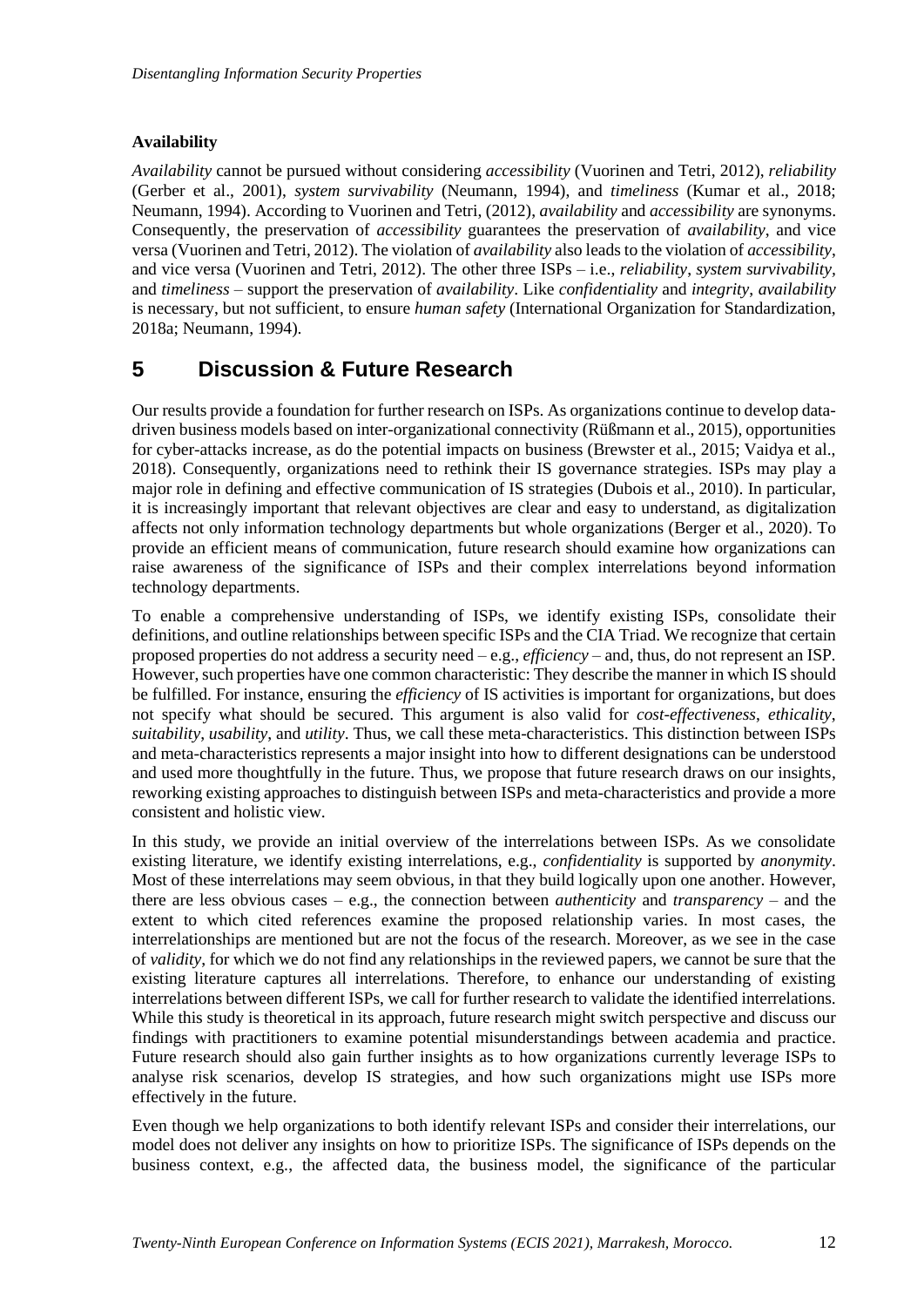information system, and the organization's business environment and goals (Brotby, 2007; Ma and Ratnasingam, 2008; Williams, 2001). Historically, *availability* has been a high priority for operation technology in manufacturing companies (Sadeghi et al., 2015). On the contrary, *confidentiality* and *integrity* were particularly crucial for information technologies (Tom et al., 2008). The ongoing digitalization and connectivity within and beyond organizations – e.g., through cyber-physical systems – merge hitherto separate approaches (Murray et al., 2017). Until now, academia has lacked studies about the influence of organizational characteristics on the prioritization of ISPs. As CIOs need to prioritize ISPs for their business context, further research should address this issue. Case study research might help to analyse the connection between organizational characteristics – e.g., the business model, size, or popularity of organizations – and the prioritization of ISPs. Thereby, academia might gain insights on how to provide valuable directives for practitioners defining an appropriate IS strategy.

# **6 Theoretical Contribution and Practical Implications**

Our conceptual model contributes to the descriptive knowledge of IS and holds several implications for practitioners. Firstly, our systematic review of ISPs eliminates current inconsistencies in definitions of ISPs and offers a structured description of business assets' security needs that may help information systems researchers to integrate ISPs into their research. Our findings build on current knowledge in the fields of IS governance and ISPs and extend existing frameworks as the CIA Triad. Thereby, we provide an overview of and common nomenclature for designations and definitions in the context of ISPs. Furthermore, we address the limitations of existing frameworks by structuring ISPs and identifying interrelations between ISPs. By highlighting interrelations, we find a difference between ISPs and metacharacteristics that has not previously been acknowledged. Overall, we create awareness of the significance of ISPs in the information system community to stimulate future research.

Our research provides relevant managerial implications for practitioners. In particular, these concern the prioritization of ISPs and their interrelations within the IS strategy. This, in turn, enables the evaluation of an organization's current IS strategy and, subsequently, the derivation of an action roadmap and the definition of individual projects that contribute to the IS objectives. Our model supports managers in the selection and prioritization of IS projects and increases the transparency of associated decisions. Thereby, it may help to reduce the cost of establishing an IS strategy as it aligns the various stakeholders.

As with any research project, our conceptual model is subject to limitations that may stimulate future research. Firstly, due to our search string and our saturation threshold, we may have excluded papers that could generate additional insights. As we screened a huge number of papers, a narrower approach that builds on a set of high-quality journals may enhance the reliability of the research results. Thus, in contrast to our explorative approach, an exploitative approach with a more restricted search string in a scientific database or another research methodology – e.g., a Delphi study – represent promising next steps to validify and enhance our insights. Further, even though we had good reasons to build our analysis on the CIA Triad, building on alternative concepts or integrating different perspectives might lead to different insights. Thus, further research should examine ISPs and ongoing digitalization, and evaluate whether the concept of the CIA Triad as core properties is still valid for all areas of application.

# **7 Conclusion**

As finances and time are restricted, organizations need to identify and prioritize relevant security measures for their business contexts. ISPs are a suitable way of communicating security objectives. Even though the use of ISPs as a concept is widespread and their coarse granular character enables interdisciplinary communication across different hierarchical levels, widely diverging definitions limit the effectiveness of ISPs. To resolve this issue, we conduct a comprehensive literature review following Webster and Watson (2002) and synthesize the existing knowledge. Finally, we develop a conceptual model that includes 25 ISPs and 6 meta-characteristics, as well as their interrelations.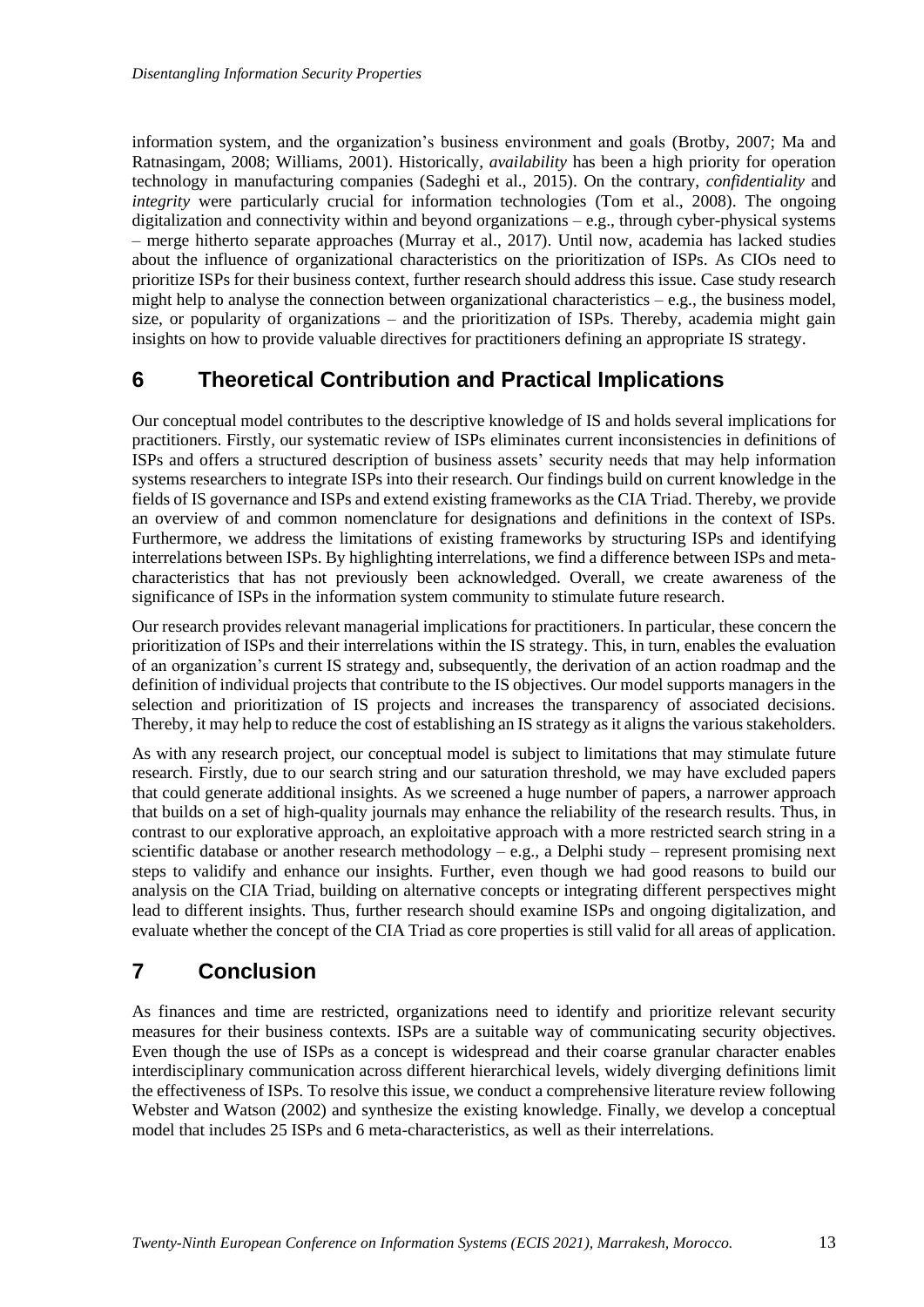## **8 References**

- Abdullah, H. and B. Valentine (2009). "Fundamental and Ethics Theories of Corporate Governance." *Middle Eastern Finance and Economics* 4 (4), 88–96.
- Agarwal, A. and A. Agarwal (2011). "The Security Risks Associated With Cloud Computing." *International Journal of Computer Applications in Engineering Sciences* 1, 257–259. \*
- AlKalbani, A., H. Deng and B. Kam (2015). "Organisational Security Culture and Information Security Compliance for E-Government Development: The Moderating Effect of Social Pressure." In: *PACIS 2015 Proceedings.* Singapore. \*
- Alvarez, F., M. Hollick and P. Gardner-Stephen (2016). "Maintaining Both Availability and Integrity of Communications: Challenges and Guidelines for Data Security and Privacy During Disasters and Crises." In: Proceedings of the *2016 IEEE Global Humanitarian Technology Conference (GHTC).*Seattle, Washington, USA. \*
- Antoniou, G. S. (2018). "A Framework for the Governance of Information Security: Can it be Used in an Organization." In: *SoutheastCon 2018*, pp. 1–30. Ketchikan, Alaska, USA. \*
- Arhin, K. and G. O. Wiredu (2018). "An Organizational Communication Approach to Information Security." *The African Journal of Information Systems* 10 (4), 1. \*
- Beckers, K., S. Faßbender, M. Heisel and H. Schmidt (2012). "Using Security Requirements Engineering Approaches to Support ISO 27001 Information Security Management Systems Development and Documentation." In: *2012 Seventh International Conference on Availability, Reliability and Security.* Prague, Czech Republic. \*
- Berger, S., M. Bitzer, B. Häckel and C. Voit (2020). "Approaching Digital Transformation Development of a Multi-Dimensional Maturity Model." In: *Proceedings of the 28th European Conference on Information Systems (ECIS).* Marrakech, Morocco.
- Brewster, B., B. Kemp, S. Galehbakhtiari and B. Akhgar (2015). "Cybercrime: Attack Motivations and Implications for Big Data and National Security.". In *Application of Big Data for National Security*, pp. 108–127: Elsevier.
- Brinz, N., C. Regal, M. Schmidt and J. Töppel (2018). "Reducing the Pain of the Inevitable: Assisting IT Project Managers in Performing Risk Management." In: *Proceedings of the 39th International Conference on Information Systems.* San Francisco: California. \*
- Brotby, W. K. (2007). *Information Security Governance*. *Guidance for Information Security Managers.*  Rolling Meadows: Information Systems Audit and Control Association. \*
- Carcary, M., K. Renaud, S. McLaughlin and C. O'Brien (2016). "A Framework for Information Security Governance and Management." *IT Professional* 18 (2), 22–30. \*
- Cardenas, A. A., S. Amin and S. Sastry (2008). "Secure Control: Towards Survivable Cyber-Physical Systems." In: *2008 The 28th International Conference on Distributed Computing Systems Workshops*. Beijing, China. \*
- Casoni, M. and A. Paganelli (2011). "Security Issues in Emergency Networks." In: *2011 7th International Wireless Communications and Mobile Computing Conference*, pp. 2145–2150. \*
- Castleberry, A. and A. Nolen (2018). "Thematic Analysis of Qualitative Research Data: Is It as Easy as It Sounds?" *Currents in Pharmacy Teaching and Learning* 10 (6), 807–815.
- Cherdantseva, Y. and J. Hilton (2013). "A Reference Model of Information Assurance & Security." In: *2013 International Conference on Availability, Reliability and Security*, pp. 546–555. \*
- Christiansen, Ó. (2011). "The Literature Review in Classic Grounded Theory Studies: A Methodological Note." *The Grounded Theory Review* 10 (3), 21–25.
- College of Senior Scholars (2011). *Senior Scholars' Basket of Journals*. URL: https://aisnet.org/page/SeniorScholarBasket (visited on 05/17/2019).
- Correia, A., A. Gonçalves and M. F. Teodoro (2017). "A model-driven approach to information security compliance." In: *AIP Conference Proceedings*. Puertollano, Spain. \*
- D'Arcy, J., T. Herath and M. K. Shoss (2014). "Understanding Employee Responses to Stressful Information Security Requirements: A Coping Perspective." *Journal of Management Information Systems* 31 (2), 285–318. \*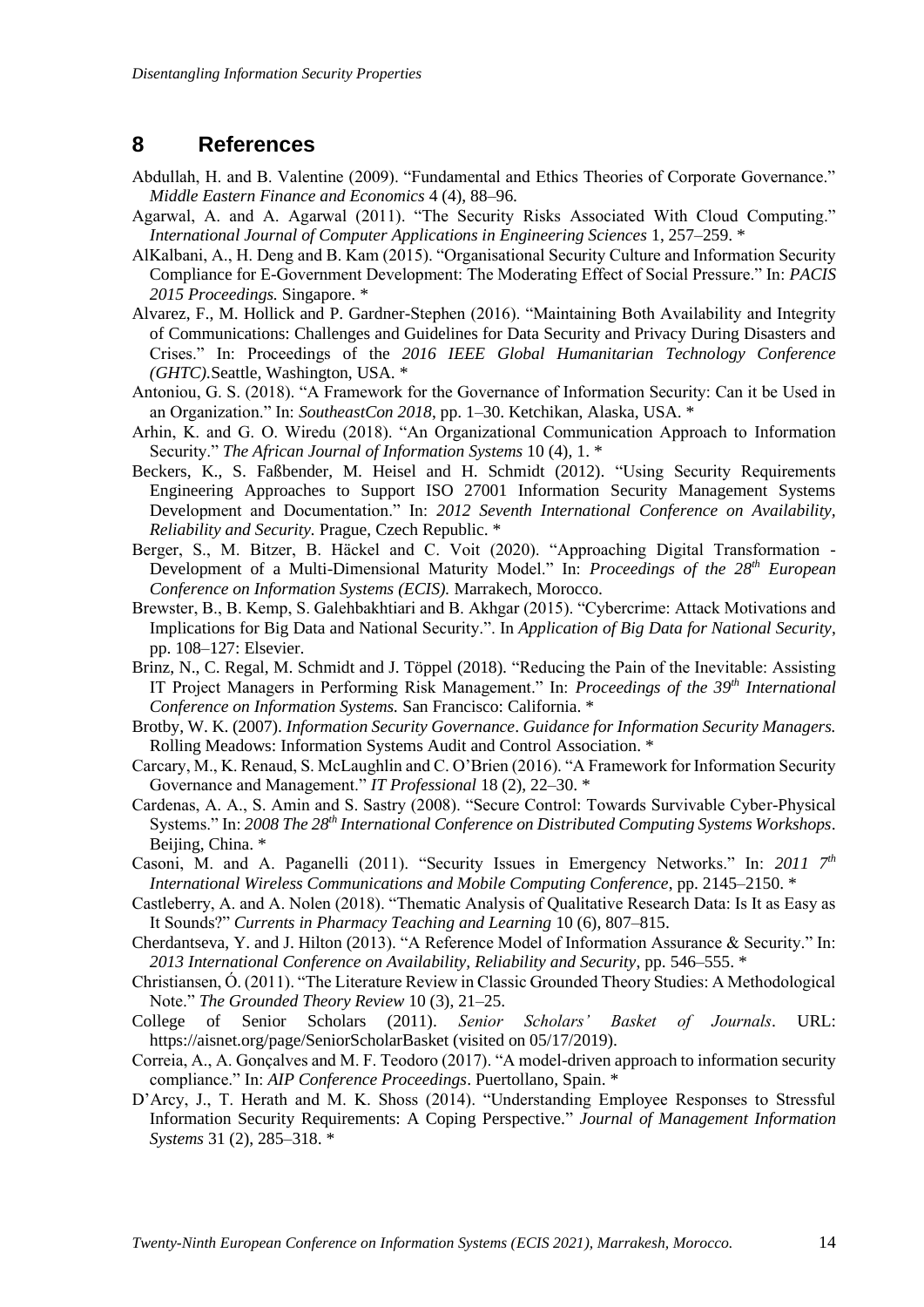- de Oliveira Alves, Gustavo Alberto, da Costa Carmo, Luiz Fernando Rust and de Almeida, Ana Cristina Ribeiro Dutra (2006). "Enterprise Security Governance: A Practical Guide to Implement and Control Information Security Governance (ISG)." In: *2006 IEEE/IFIP Business Driven IT Management*, pp.  $71-80.$ \*
- Dhillon, G. and J. Backhouse (2000). "Information System Security Management in the New Millennium." *Commun. ACM* 43 (7), 125–128. \*
- Dhingra, M. (2016). "Review on Information Security Management." In: *International Conference on Futuristic Trends in Engineering, Science, Humanities, and Technolog*, pp. 1–4. \*
- Dong, N., J. Zhao, L. Yuan and Y. Kong (2018). "Research on Information Security System of Smart City Based on Information Security Requirements." *Journal of Physics: Conference Series* 1069, 12040. \*
- Dubois, É., P. Heymans, N. Mayer and R. Matulevičius (2010). "A Systematic Approach to Define the Domain of Information System Security Risk Management.". In *Intentional Perspectives on Information Systems Engineering*, pp. 289–306: Springer. \*
- Eckert, C. (2009). *IT-Security*. *Concepts - Approaches - Protocoles (in German).* 5., überarb. Aufl. München: Oldenbourg Wissenschaftsverlag.
- Elberzhager, F., A. Klaus and M. Jawurek (2009). "Software Inspections Using Guided Checklists to Ensure Security Goals." In: *Proceedings of the International Conference on Availability, Reliability and Security, 2009*. Fukuoka, Japan. \*
- Fabian, B., S. Gürses, M. Heisel, T. Santen and H. Schmidt (2010). "A Comparison of Security Requirements Engineering Methods." *Requirements Engineering* 15 (1), 7–40. \*
- Firesmith, D. G. (2005). "A Taxonomy of Security-related Requirements." In: *International Workshop on High Assurance Systems (RHAS'05)*, pp. 29–30. \*
- Gao, X. and W. Zhong (2015). "Information Security Investment for Competitive Firms with Hacker Behavior and Security Requirements." *Annals of Operations Research* 235 (1), 277–300. \*
- Gerber, M., R. von Solms and P. Overbeek (2001). "Formalizing Information Security Requirements." *Information Management & Computer Security* 9 (1), 32–37. \*
- Hedström, K., E. Kolkowska, F. Karlsson and J. P. Allen (2011). "Value Conflicts for Information Security Management." *The Journal of Strategic Information Systems* 20 (4), 373–384. \*
- Hohan, A. I., M. Olaru and I. C. Pirnea (2015). "Assessment and Continuous Improvement of Information Security based on TQM and Business Excellence Principles." *Procedia Economics and Finance* 32, 352–359.
- Huang, C. D., R. S. Behara and J. Goo (2014). "Optimal information security investment in a Healthcare Information Exchange: An economic analysis" *Decision Support Systems* 61, 1–11.
- Independent Data Protection Authorities (2016). *The Standard Data Protection Model*. *A Concept for Inspection and Consultation on the Basis of Unified Protection Goals*. URL: https://www.datenschutzzentrum.de/uploads/sdm/SDM-Methodology\_V1.0.pdf (visited on 12/04/2019). \*
- International Organization for Standardization (ISO) (2018a). *ISO/IEC 27000: Information Technology - Security Techniques - Information Security Management Systems - Overview and Vocabulary*. \*
- International Organization for Standardization (ISO) (2018b). *ISO/IEC 27005: Information Technology - Security Techniques - Information Security Risk Management* 35.030 IT Security. \*
- Ismail, S., E. Sitnikova and J. Slay (2015). "Studying SCADA Organisations Information Security Goals: An Integrated System Theory Approach." In: *PACIS 2015 Proceedings*, p. 77. Singapore. \*
- Jia, J. and X. Liu (2018). "Improving Systematic Literature Review Based on Text Similarity Analysis." In: *Journal of Physics: Conference Series*, pp. 10–1088.
- Kagermann, H. (2015). "Change Through Digitization—Value Creation in the Age of Industry 4.0.". In Albach, H., Meffert, H., Pinkwart, A., Reichwald, R. (ed.) *Management of Permanent Change*, pp. 23–45: Springer.
- Kappelman, L., V. Johnson, C. Maurer, K. Guerra, E. McLean, R. Torres, M. Snyder and K. Kim (2020). "The 2019 SIM IT Issues and Trends Study." *MIS Quarterly Executive* 19 (1).
- Khajouei, H., M. Kazemi and S. H. Moosavirad (2017). "Ranking information security controls by using fuzzy analytic hierarchy process." *Information Systems and e-Business Management* 15 (1), 1–19. \*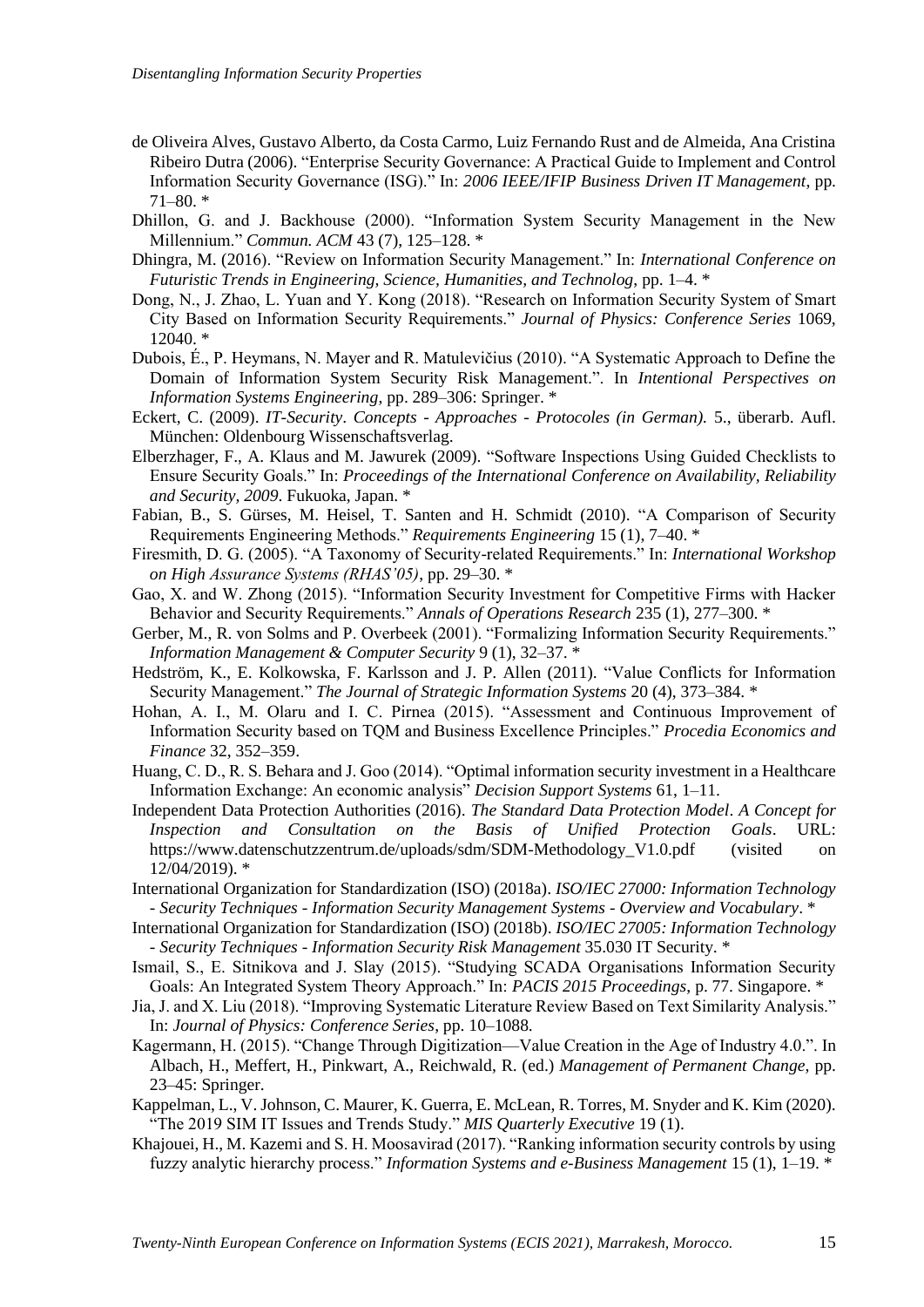- Khan, A. and M. P. Sebastian (2018). *Understanding the Human, Managerial and Organizational Aspects of Information Security Management: A Literature Review*. URL: https://www.iimk.ac.in/websiteadmin/FacultyPublications/Working%20Papers/2131IIMKWPS225I TS201801sebastian%20mp2.pdf (visited on 11/17/2020). \*
- Khidzir, N. Z., A. R. Ismail, K. A. M. Daud, M. S. Afendi, A. Ghani and M. A. H. Ibrahim (2016). "Critical Cybersecurity Risk Factors in Digital Social Media: Analysis of Information Security Requirements." *Lecture Notes on Information Theory Vol* 4 (1). \*
- Kozlovs, D., K. Cjaputa and M. Kirikova (2016). "Towards Continuous Information Security Audit." In: *REFSQ Workshops*. \*
- Kumar, P. R., P. H. Raj and P. Jelciana (2018). "Exploring Data Security Issues and Solutions in Cloud Computing." *Procedia Computer Science* 125, 691–697. \*
- Lezzi, M., M. Lazoi and A. Corallo (2018). "Cybersecurity for Industry 4.0 in the Current Literature: A Reference Framework." *Computers in Industry* 103, 97–110.
- Livshitz, I. I., K. A. Nikiforova, P. A. Lontsikh and V. A. Karaseva (2016). "The Evaluation of the Electronic Services With Accordance to IT-Security Requirements based on ISO/IEC 27001." In: *2016 IEEE Conference on Quality Management, Transport and Information Security, Information Technologies (IT&MQ&IS)*, pp. 128–131. \*
- Lopes, I. and P. Oliveira (2014). "Understanding Information Security Culture: A Survey in Small and Medium Sized Enterprises.". In *New Perspectives in Information Systems and Technologies, Volume 1*, pp. 277–286: Springer. \*
- Lundgren, B. and N. Möller (2017). "Defining Information Security." *Science and Engineering Ethics*,  $1-23.$  \*
- Ma, Q. and P. Ratnasingam (2008). "Factors Affecting the Objectives of Information Security Management." In: *Proceedings of the CONF-IRM 2008 Proceedings*. Ontario, Canada. \*
- McLaughlin, M.-D. and J. Gogan (2018). "Challenges and Best Practices in Information Security Management." *MIS Quarterly Executive* 17 (3).
- Moghaddasi, H., S. Sajjadi and M. Kamkarhaghighi (2016). "Reasons in Support of Data Security and Data Security Management as Two Independent Concepts: a New Model." *The open medical informatics journal* 10, 4. \*
- Mohurle, S. and M. Patil (2017). "A Brief Study of Wannacry Threat: Ransomware Attack 2017." *International Journal of Advanced Research in Computer Science* 8 (5).
- Mosenia, A. and N. K. Jha (2016). "A Comprehensive Study of Security of Internet-of-Things." *IEEE Transactions on Emerging Topics in Computing* 5 (4), 586–602. \*
- Mukundan, N. R. and L. P. Sai (2014). "Perceived Information Security of Internal Users in Indian IT Services Industry." *Information Technology and Management* 15 (1), 1–8. \*
- Murray, G., M. N. Johnstone and C. Valli (2017). "The Convergence of IT and OT in Critical Infrastructure." In: *The Proceedings of 15th Australian Information Security Management Conference*. Perth, Australia.
- National Institute of Standards and Technology (2006). *FIPS PUB 200: Minimum Security Requirements for Federal Information and Information Systems*. URL: https://nvlpubs.nist.gov/nistpubs/FIPS/NIST.FIPS.200.pdf. \*
- National Institute of Standards and Technology (2013). *Security and Privacy Controls for Federal Information Systems and Organizations*. URL: https://nvlpubs.nist.gov/nistpubs/SpecialPublications/NIST.SP.800-53r4.pdf (visited on 05/31/2019). \*

Neumann, P. G. (1994). *Computer-related Risks:* Addison-Wesley Professional. \*

- Otero, A. R., C. E. Otero and A. Qureshi (2010). "A multi-criteria evaluation of information security controls using boolean features." *International Journal of Network Security & Its Applications* 2 (4),  $1-11.$  \*
- Paja, E., F. Dalpiaz and P. Giorgini (2013). "Managing Security Requirements Conflicts in Socio-Technical Systems.". In D. Hutchison, T. Kanade, J. Kittler, J. M. Kleinberg, F. Mattern, J. C. Mitchell, M. Naor, O. Nierstrasz, C. Pandu Rangan, B. Steffen, M. Sudan, D. Terzopoulos, D. Tygar,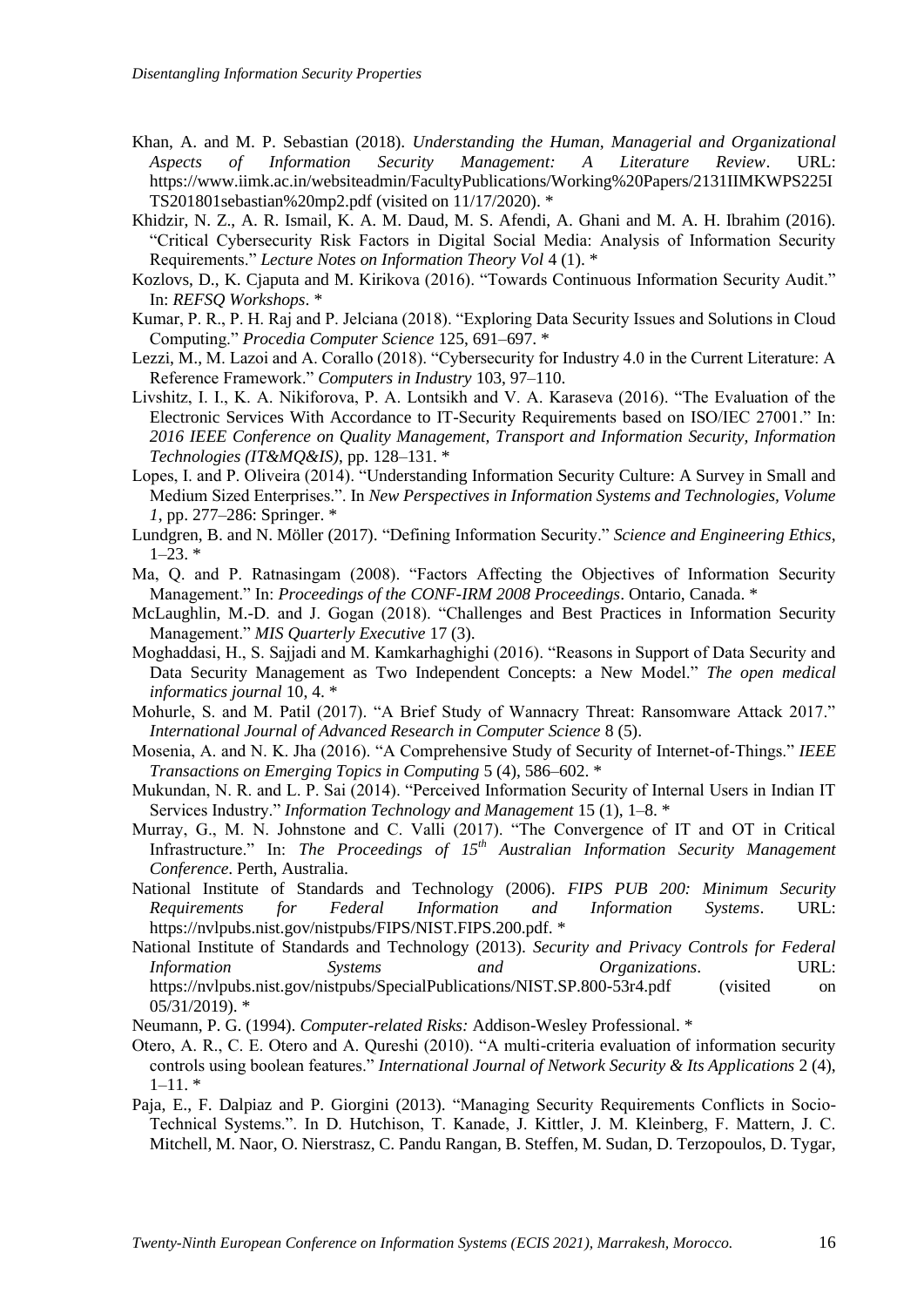M. Y. Vardi, G. Weikum, W. Ng, V. C. Storey and J. C. Trujillo (eds.) *Conceptual Modeling*, pp. 270–283. Berlin, Heidelberg: Springer Berlin Heidelberg. \*

- Pattanavichai, S. (2018). "Design Network Model for Information Security Management Standard depend on ISO 27001." *GSTF Journal on Computing (JoC)* 5 (4). \*
- Posthumus, S. and R. von Solms (2004). "A Framework for the Governance of Information Security." *Computers & Security* 23 (8), 638–646. \*
- Qadir, S. and S. M.K. Quadri (2016). "Information Availability: An insight into the most Important Attribute of Information Security." *Journal of Information Security* 7 (03), 185. \*
- Riel, A., C. Kreiner, R. Messnarz and A. Much (2018). "An architectural approach to the integration of safety and security requirements in smart products and systems design." *CIRP Annals* 67 (1), 173– 176. \*
- Rowe, F. (2014). "What literature review is not: diversity, boundaries and recommendations." *European journal of information systems* 23 (3), 241–255.
- Rüßmann, M., M. Lorenz, P. Gerbert, M. Waldner, J. Justus, P. Engel and M. Harnisch (2015). "Industry 4.0: The Future of Productivity and Growth in Manufacturing Industries." *Boston Consulting Group* 9 (1), 54–89.
- Sadeghi, A.-R., C. Wachsmann and M. Waidner (2015). "Security and Privacy Challenges in Industrial Internet of Things." In: *Proceedings of the 2015 52nd ACM/EDAC/IEEE Design Automation Conference (DAC).* San Francisco, California, USA. \*
- Saleh, M. F. (2011). "Information Security Maturity Model." *International Journal of Computer Science and Security* 5 (3), 316–337. \*
- Sattarova Feruza, Y. and T.-h. Kim (2007). "IT Security Review: Privacy, Protection, Access Control, Assurance and System Security." *International journal of multimedia and ubiquitous engineering* 2  $(2)$ , 17–32.  $*$
- Singh, K. P., V. Rishiwal and P. Kumar (2018). "Classification of Data to Enhance Data Security in Cloud Computing." In: *2018 3rd International Conference On Internet of Things: Smart Innovation and Usages (IoT-SIU).* Nainital, Uttarakhand, India. \*
- Solms, B. von (2001). "Corporate Governance and Information Security." *Computers & Security* 20 (3), 215–218.
- Solms, R. von and J. van Niekerk (2013). "From Information Security to Cyber Security." *Computers & Security* 38, 97–102. \*
- Stallings, W., L. Brown, M. D. Bauer and A. K. Bhattacharjee (2012). *Computer Security: Principles and Practice:* Pearson Education Upper Saddle River, NJ, USA. \*
- Timmermanns, J. (2018). *The relation between the organizational information security climate and employees' information security behavior.* Delft University of Technology. URL: https://repository.tudelft.nl/islandora/object/uuid:78a12359-a9a9-4b65-8e8f-83aeae8b8939 (visited on 11/17/2020). \*
- Tom, S., D. Christiansen and D. Berrett (2008). *Recommended practice for patch management of control systems.* Idaho National Laboratory (INL).
- United States Government (2011). *Coordination of Federal Information Policy*. URL: https://csrc.nist.gov/CSRC/media/Projects/Risk-Management/documents/FISMA-final.pdf. \*
- United States Securities and Exchange Commission (2017). *Annual Report pursuant to Section 13 or 15(d) of the Security Exchange Act of 1934 for Yahoo! Inc.* URL: https://www.sec.gov/Archives/edgar/data/1011006/000119312517065791/d293630d10k.htm#toc.
- Vaidya, S., P. Ambad and S. Bhosle (2018). "Industry 4.0 A Glimpse." *Procedia Manufacturing* 20, 233–238.
- van Lamsweerde, A. (2004). "Elaborating security requirements by construction of intentional antimodels." In: *Proceedings. 26th International Conference on Software Engineering*: IEEE Comput. Soc. Edinburgh, UK. \*
- Vom Brocke, J., A. Simons, B. Niehaves, K. Riemer, R. Plattfaut, A. Cleven and others (2009). "Reconstructing the Giant: On the Importance of Rigour in Documenting the Literature Search Process." In: *Proceedings of the 17th European Conference on Information Systems (ECIS).* Verona, Italia